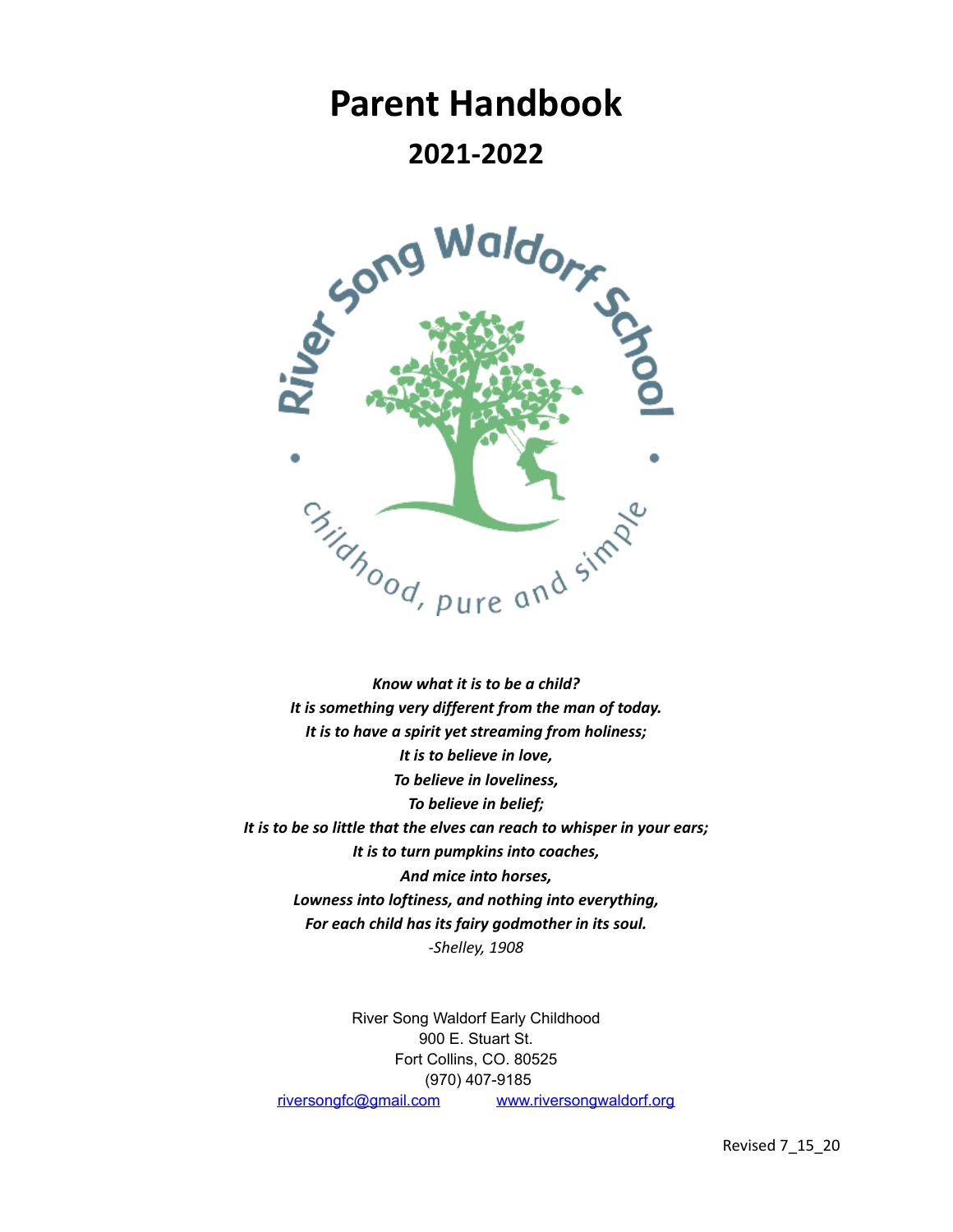

# **Table of Contents**

#### **Welcome**

#### **Orientation**

Service & Program Policies Student Enrollment Change of Enrollment *Drop-in Care* Child Pick Up/ Drop off Procedure Authorized Adult Pick Up Late Pick Up Fees

Morning Drop Off

Parking Lot Safety

Signing In and Out

Tuition, Policies, and Permissions

Tuition Payment

Fee Deductions

Potty training

Off-site Excursions

Walk Permission

Field Trip Permission

Field Trips & Outings

Students with Special Needs

**Custody** 

*Illness Policy for Children*

When children become ill at school:

Administration of Medications

Staff responsibilities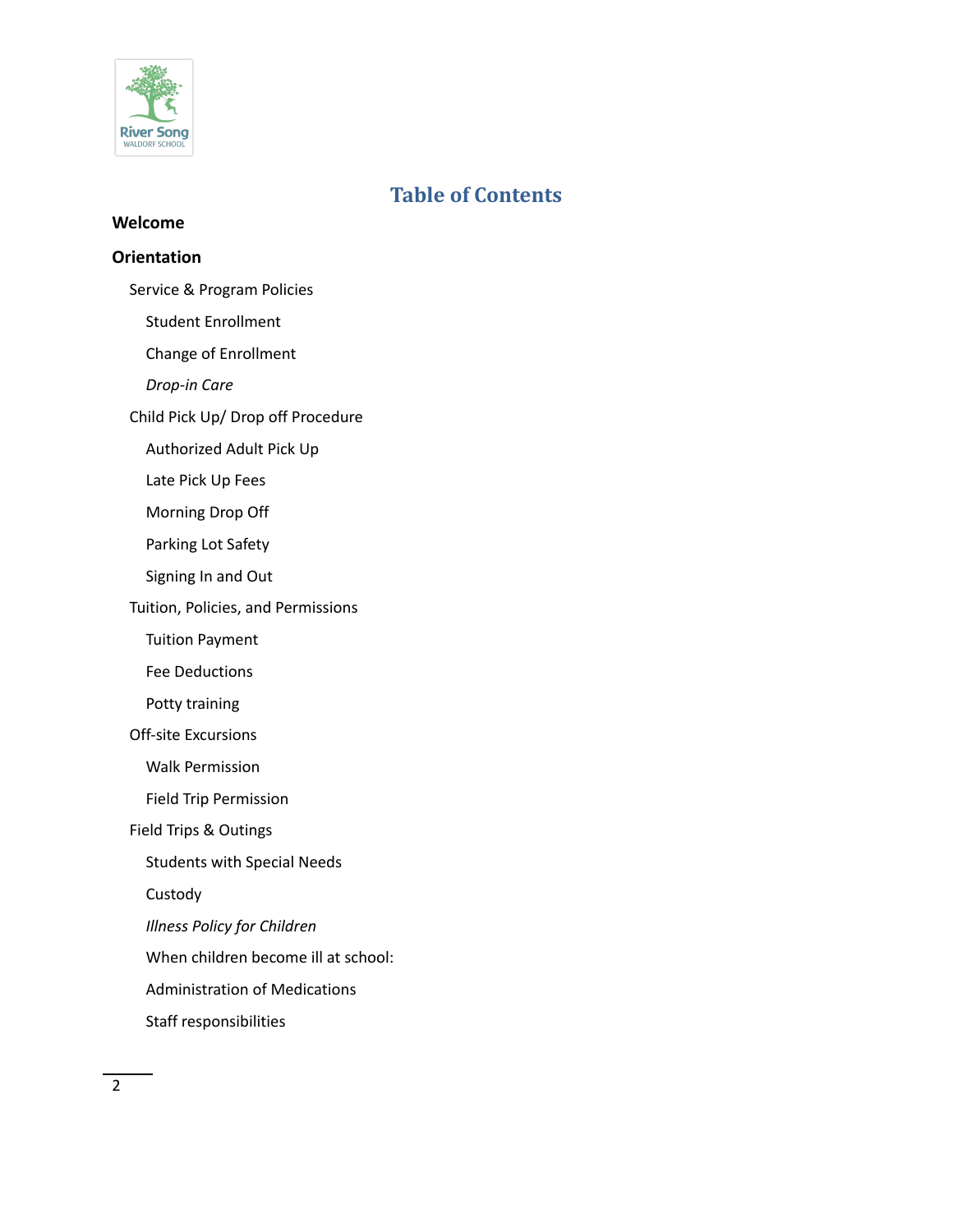

#### Sunscreen

*Emergency Response*

- Emergency Evacuation Plan
- Fire/Fire Alarm
- Tornado Threat
- Lost Child
- Child Protective Services (CPS)
- Preventative Policy
- Child Abuse:
- Child Abuse Reporting Law

#### **Philosophy of River Song Waldorf School**

What is Waldorf Education?

- Toys from Home
- Chalk Boards, Parent Pockets, Newsletter, Web Site
- Parent Evenings
- Festivals and Seasonal Gatherings
- Parents in the classroom
- Fundraising
- Three Basics for a Happy School Experience
- Request regarding Media Exposure
- Curriculum
	- Curriculum Activities
	- Expected behavior for all students
	- Discipline
- Want to know more?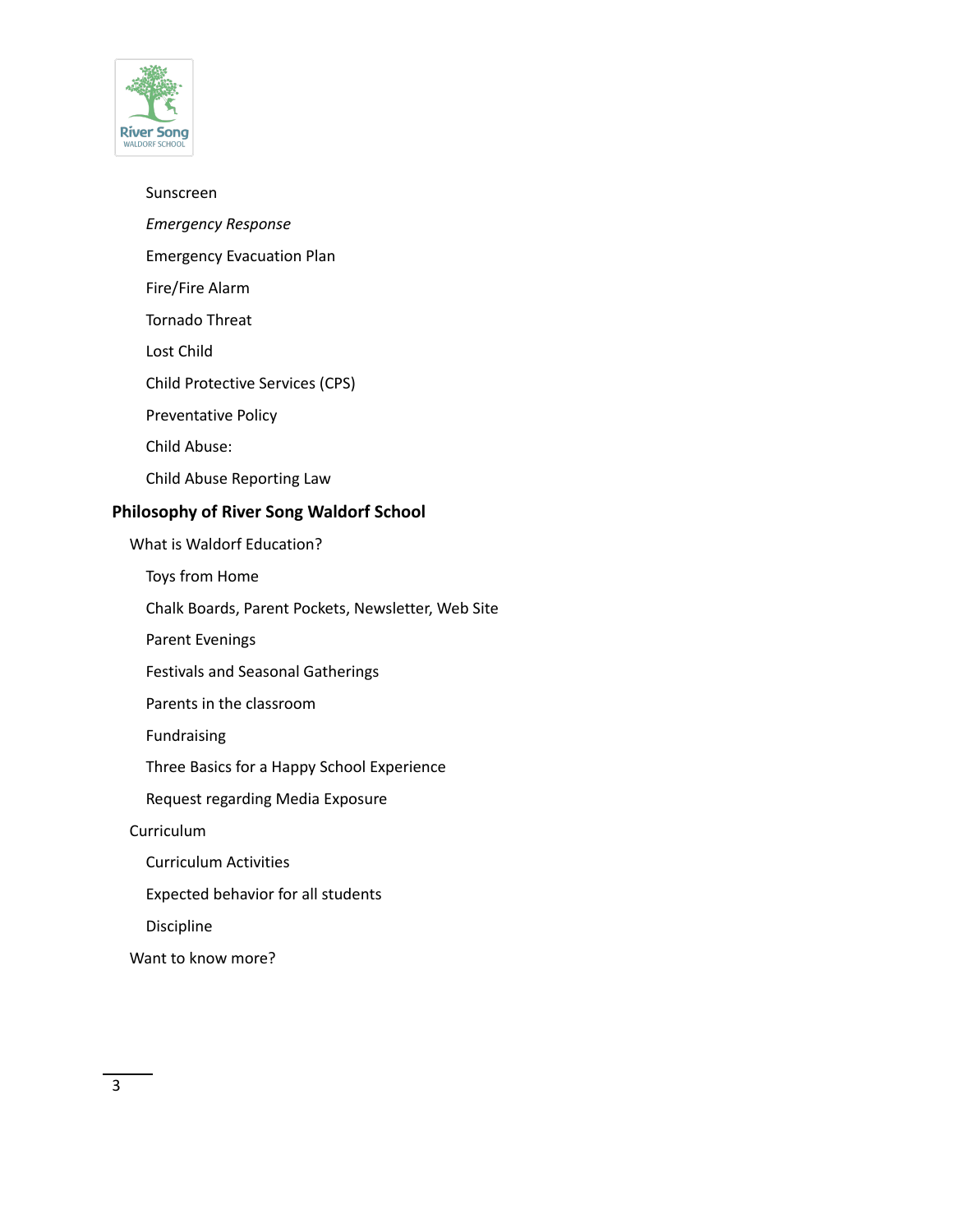

# **Welcome**

Welcome to a new school year at River Song Waldorf School. Thank you for having your children with us. It is an honor to be with these amazing young people. In order to fully support them, we would like to orient you to some of the guidelines in our school. Please read the following information regarding: requests to parents, signing-in/signing-out procedures, clothing, lunch, nap items, media exposure, parent participation, and other important information.

If you should have any questions regarding these guidelines, please contact your child's teacher or the Director. We will be glad to assist in any way we can.

Please be sure to familiarize yourself with our COVID policies and procedures as well. This is a live **document and can be accessed via Google Drive by clicking here. These policies will supersede any policies in this handbook for as long as they are in effect.**

*-The Early Childhood Teaching Staff & Board of Trustees, River Song Waldorf School*

Becky Praamsma, Administrative Director Aurora Romine, Lead Teacher, Moon Garden Class; Faculty Board Member Chelsea Hotchkiss, Lead Teacher, Kindergarten Jen Voggesser, Lead Teacher, Sun Garden Class Claire Browning, Lead Teacher, Star Garden Class Ellie Moseman, Board Chair Paula Yuma, Board Vice-Chair Mark Hussey, Treasurer Kristen Bene, Secretary Eric Smith, Board Member Kim Fewless, Board Member Andi Rose, Board Member, Marketing Chair Paula Yuma, Board Member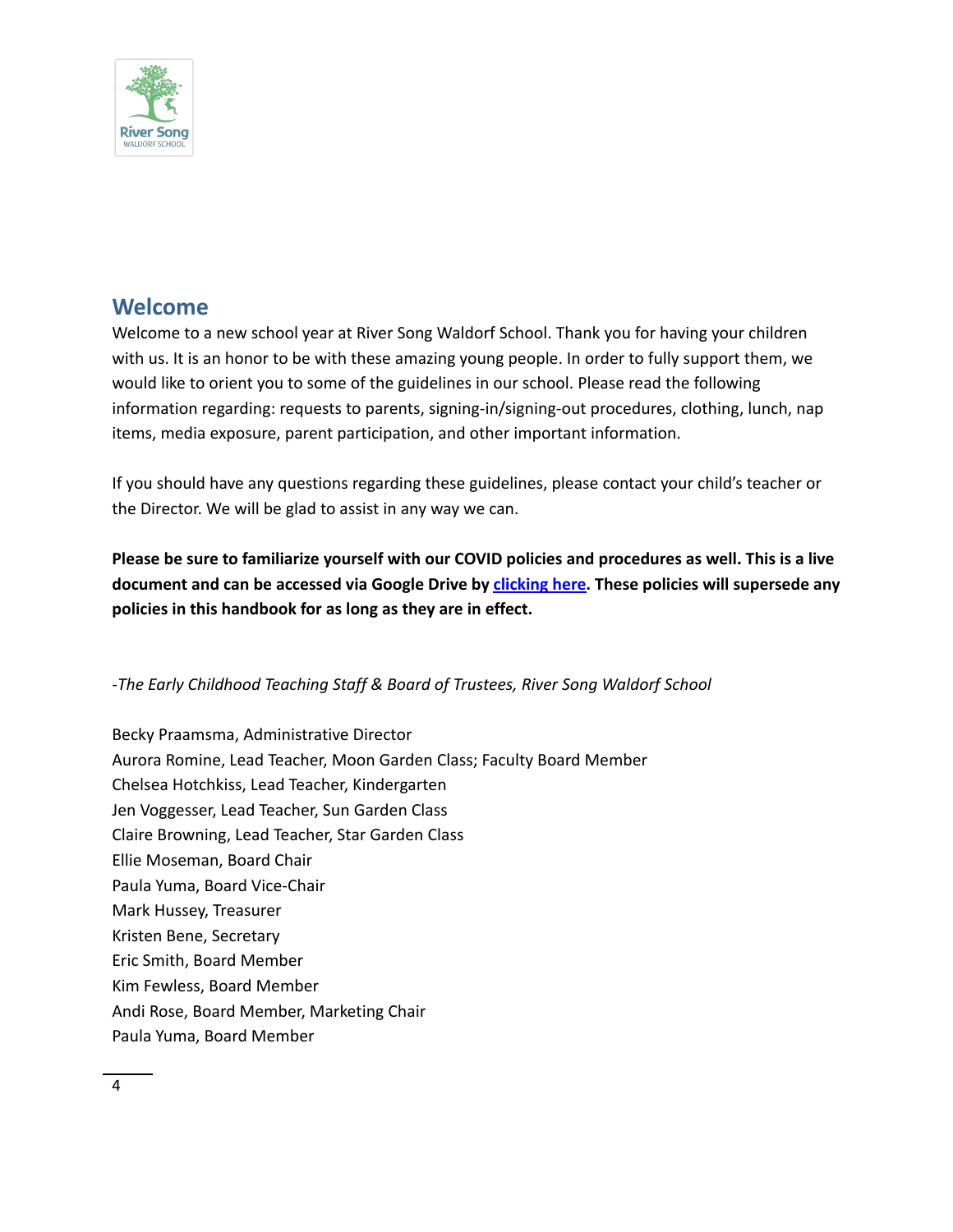

Heather Schenck, Board Member

# **Orientation**

# *Service & Program Policies*

#### **Student Enrollment**

- 1) Each student attending River Song Waldorf School must be properly registered before attending their first day. Parents/guardians must fully complete the online registration process through Early Learning Ventures and sign all other applicable forms included in the enrollment pack.
- 2) All contracts are for 12 months (September 1st through August 31st). Enrollments after September 1st will be for the remainder of the school year.
- 3) All information contained in the Enrollment Packet and in the student's records is strictly confidential. Designated staff members do have access to these records for reasons connected with their job. However, no records are to be removed without specific authorization from the Executive Director.

# **Enrollment and Intake Process:**

- 1) There is a non-refundable, one-time \$50 Registration Fee added to the first invoice.
- 2) Enrollment packets with handbooks, forms and program information are emailed late summer or within 2 weeks of your child's first day if beginning mid-year.
- 3) The lead teacher will contact new parent(s) to schedule a teacher-family meeting and an in-home visit. These are mandatory meetings to better get to know your child prior to their first day.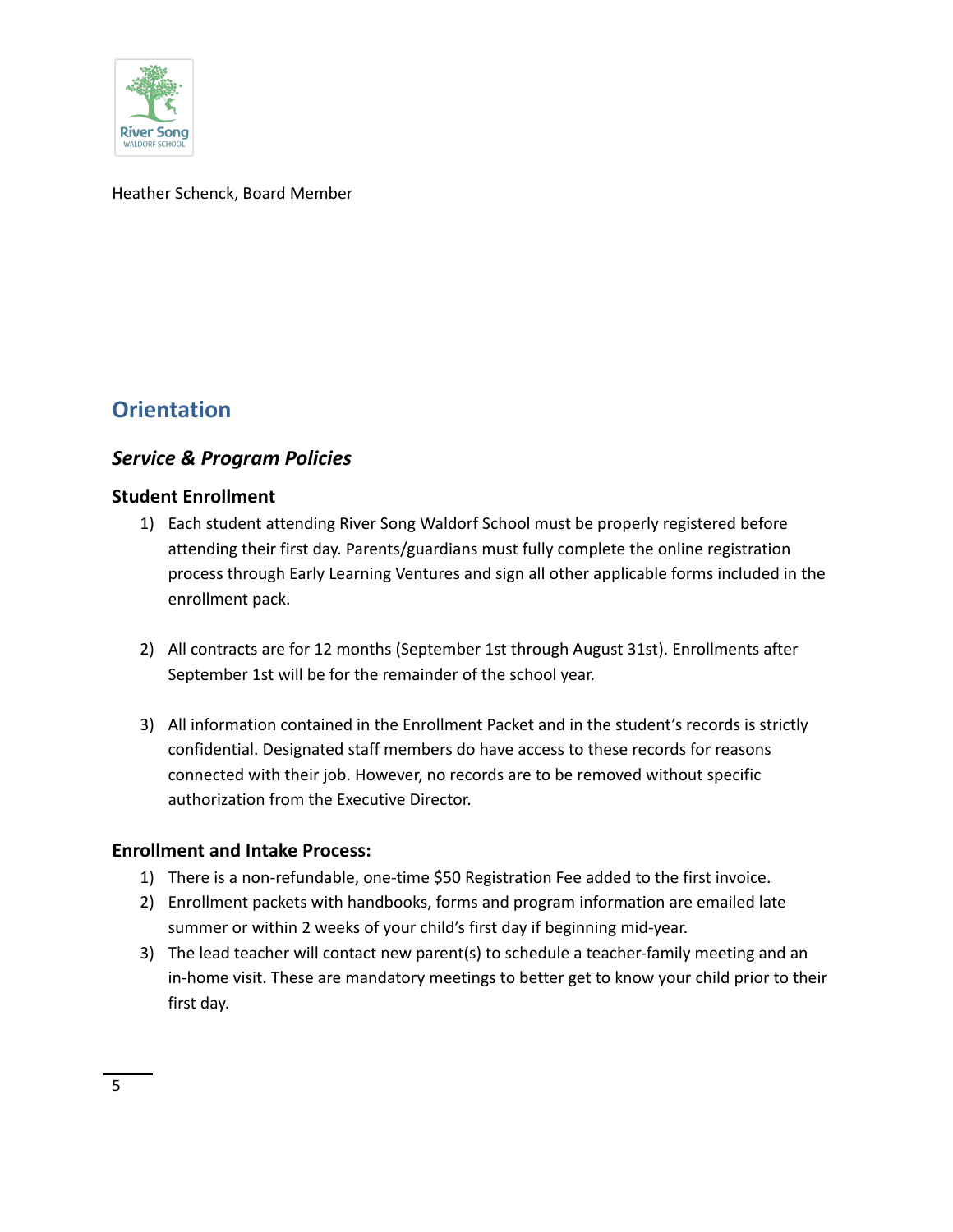

- 4) For fall enrollment, a deposit of \$125 must be submitted by June in order to hold a spot for the new school year. This is per family, is non-refundable, and will be applied to the child's first month of tuition. (There is no deposit required for mid-year enrollments).
- 5) All new students begin with a 30-day mutual trial period.
- 6) Enrollment packet forms must be signed and returned
	- a) Tuition and Policies contract
	- b) Registration in Early Learning Ventures for emergency contact info, authorization for medical treatment, and authorized pick-ups as well as billing purposes.
	- c) Statement of Health Status and immunizations (or waiver)
	- d) Parent Permissions
	- e) Parent Commitment
	- f) Child Questionnaire
	- g) Tuition assistance application (if applicable)

#### **All forms are due the first day your child attends. The health statement is due within 30 days.**

7) Enrollment will be denied if there is an outstanding debt to River Song Waldorf School.

#### **Change of Enrollment**

#### *Reducing or Increasing Enrollment*

Parents wishing to reduce or increase their child's enrollment are responsible for the current tuition rate until a spot in the new desired program becomes available. If they are wishing to add days, they must wait until space becomes available. To change a child's enrollment, a written request must be submitted (email is acceptable).

# *30 Day End of Care Policy*

Parents who choose to disenroll their child prior to the contract end date of August 31<sup>st</sup> are responsible for giving 30 days notice. Tuition will be billed for 30 days from written notice.

#### *Re-enrollment*

The re-enrollment period is a time for current families to enroll their children for the upcoming school year, before enrollment is opened up to the outside community. There is often a waiting list and re-enrollment allows parents the opportunity to have priority for changing schedules.

Re-enrollment occurs in January/February each year. If completed forms are not received by the specified deadline, parents will become part of open enrollment and will not have priority for schedule changes.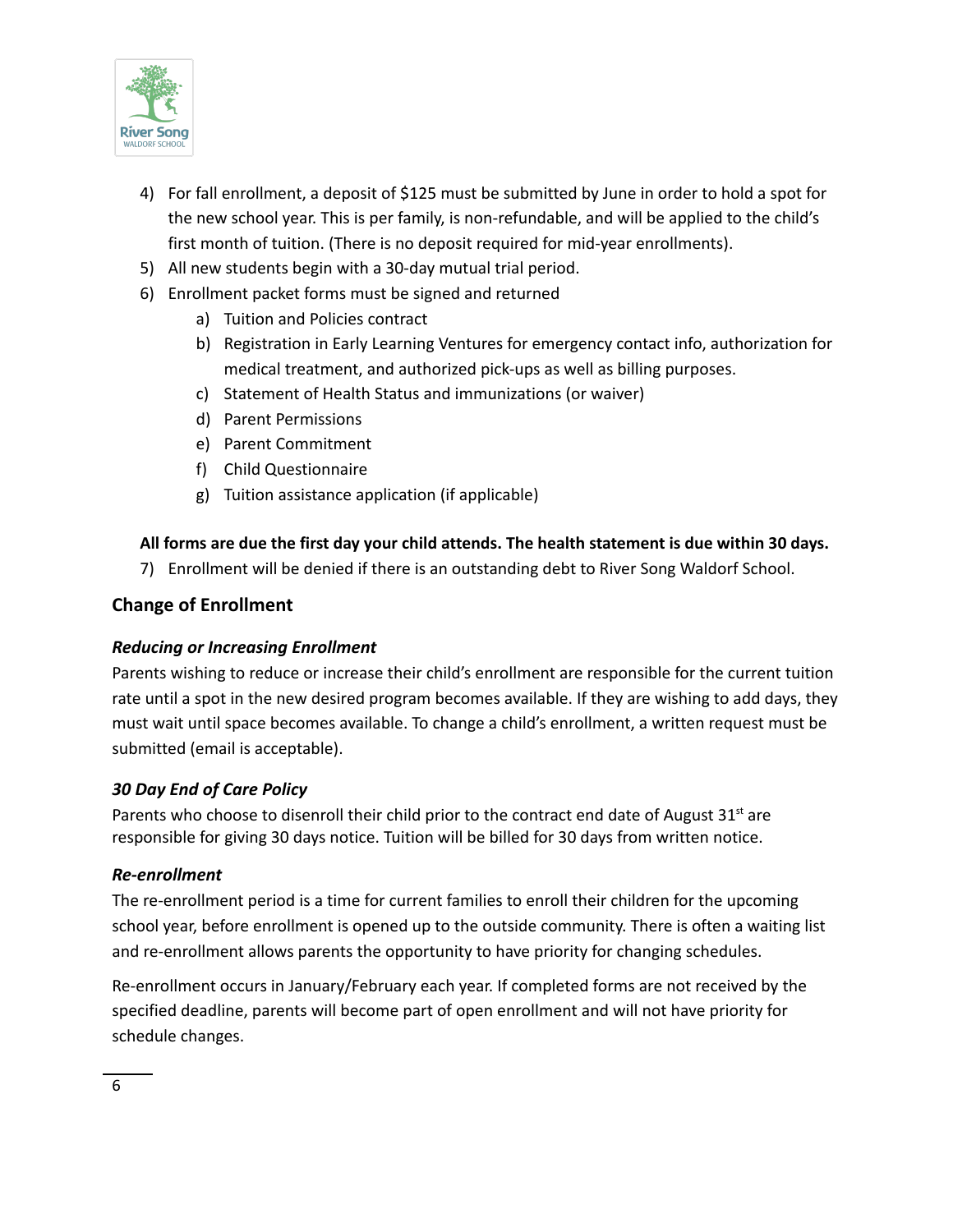

#### *Dismissal Policy*

River Song Waldorf School reserves the right to dismiss, whether temporarily or permanently, any student when, in the opinion of the Faculty and the Board of Trustees, such action is deemed necessary and appropriate and/or is deemed in the best interest of the student or class involved. In the event of temporary dismissal, re-enrollment will be contingent upon all obligations being current and Faculty and Board of Trustees approval. In such a case, an exit interview will also be conducted with the parent.

#### *Summer Hold Fee*

If you wish to be gone for an extended period over the summer (1 month or more), you will be charged a fee to hold your spot until you return. This will be equal to 50% of your normal tuition. If we are able to find a family to "sublet" your slot, this fee is waived.

# *Drop-in Care*

Drop-in childcare is typically not encouraged at River Song. Children may attend during the days in which they are enrolled. However, children who are not enrolled on a particular day and time may be able to attend an extra day if we know of someone who may be absent. This will be determined and approved by the Teacher and Director on a case-by-case basis.

# *Child Pick Up/ Drop off Procedure*

# **Authorized Adult Pick Up**

Children will be released only to those adults specified on the child's **authorization for pickup (Early Learning Ventures)**. Other adults may pick up a child only with written permission of the parent and photo identification. If a person who has specifically been refused authorization or an unknown person attempts to pick up a child, faculty will:

- 1) Check the child's pick-up form to confirm authorization (or lack thereof)
- 2) Detain the child until phone permission is granted by the parent(s) & grant pick-up or refuse pick-up accordingly.

In cases where someone other than the parent/guardian or someone on the child's pick-up form will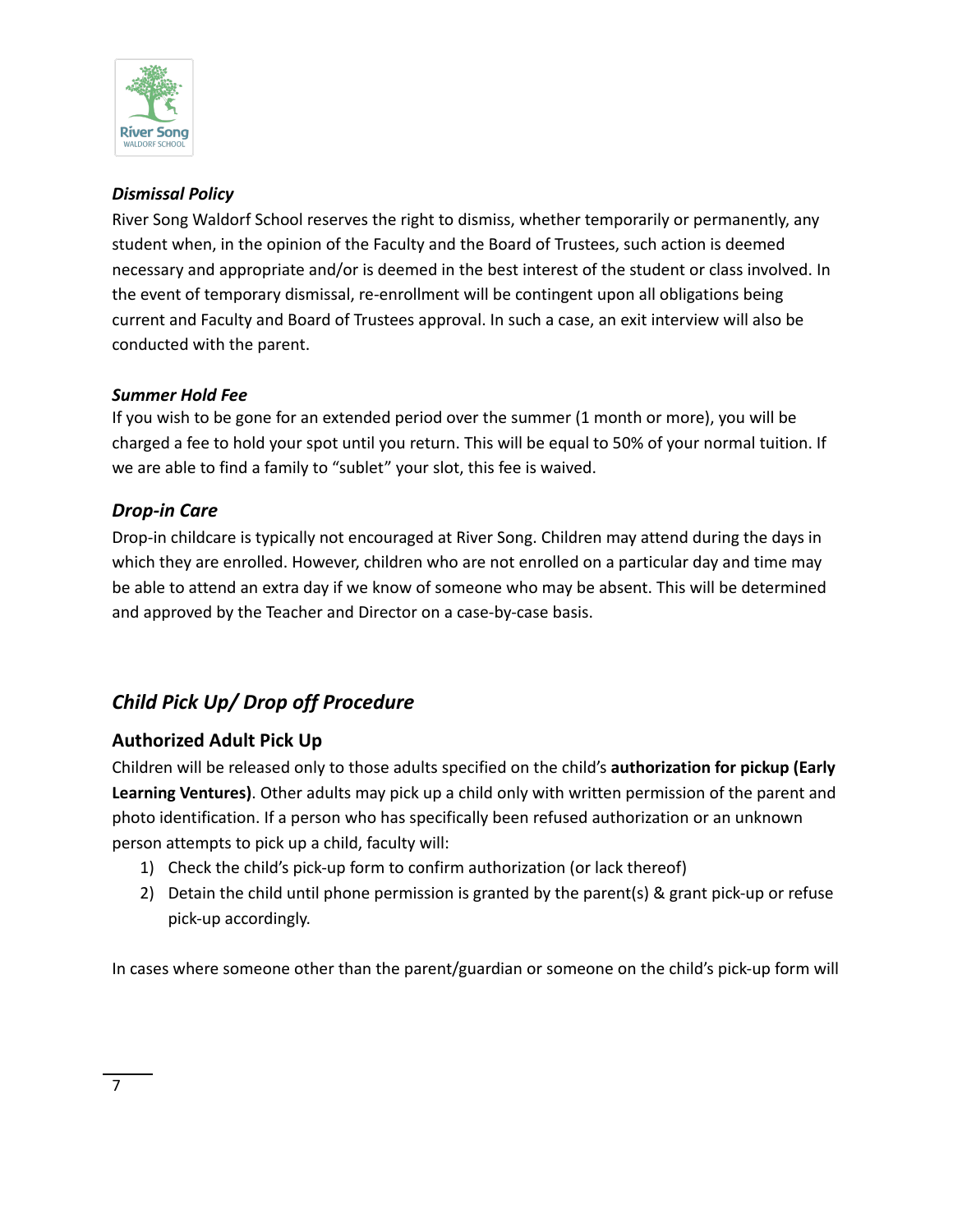

be picking up the student, a letter or email must be provided by the parent/legal guardian that includes the new person's name and date of pick-up. This letter must be given, in advance, to the child's teacher at a previous drop-off time or emailed to the Director.

# **Late Pick Up Fees**

Any child who is in attendance after 1:00pm for half days and 5:30pm for full days will stay in direct care of a teacher until an authorized adult arrives to pick them up. Teachers will begin making phone calls at 1:15 and 5:30pm, per instructions on the emergency contact sheet, until someone is able to come to the school.

All parents picking up late will be billed \$1/minute, per child; rounded up to the nearest increment of \$5 (i.e.: 7 minutes late = \$10 charge; 12 minutes late = \$15). The closing teacher will alert the Director of all late arrivals.

As our teachers also have lives outside of work, we need to respect their time. In the event of excessive late arrivals and/or failure to pay fees, it may be necessary to ask families to find a different program that better fits their schedule.

If a child is not picked up and arrangements have not been made by 45 minutes after closing time, faculty should call the police or sheriff and report the child abandoned. If all efforts to have the child *retrieved have failed, release the child to the police or sheriff (per Colorado Division of Child Care Rules and Regulations).*

# **Morning Drop Off**

Dropping your child off at school is a special time for the parent, the child and their teacher. **We ask that when you bring your child into the school you sign-in, make contact with their teacher** and then prepare for leaving as quickly as possible. It is tempting to want to visit with the teacher or other parents but this can be quite a distraction to the flow of the morning. Our new building offers a community room in the upstairs area. Feel free to help yourself to a cup of coffee or tea from the kitchen and visit with your fellow parents in this area our on our front porch. Parents wishing to talk to the teacher about more in-depth subjects should schedule an after-hours appointment. *Due to* COVID, we are currently not allowing parents into the building except on a child's first couple of days. *At this time, the Director, or other authorized staff member, will greet you by the back porch and walk your child to class for you.*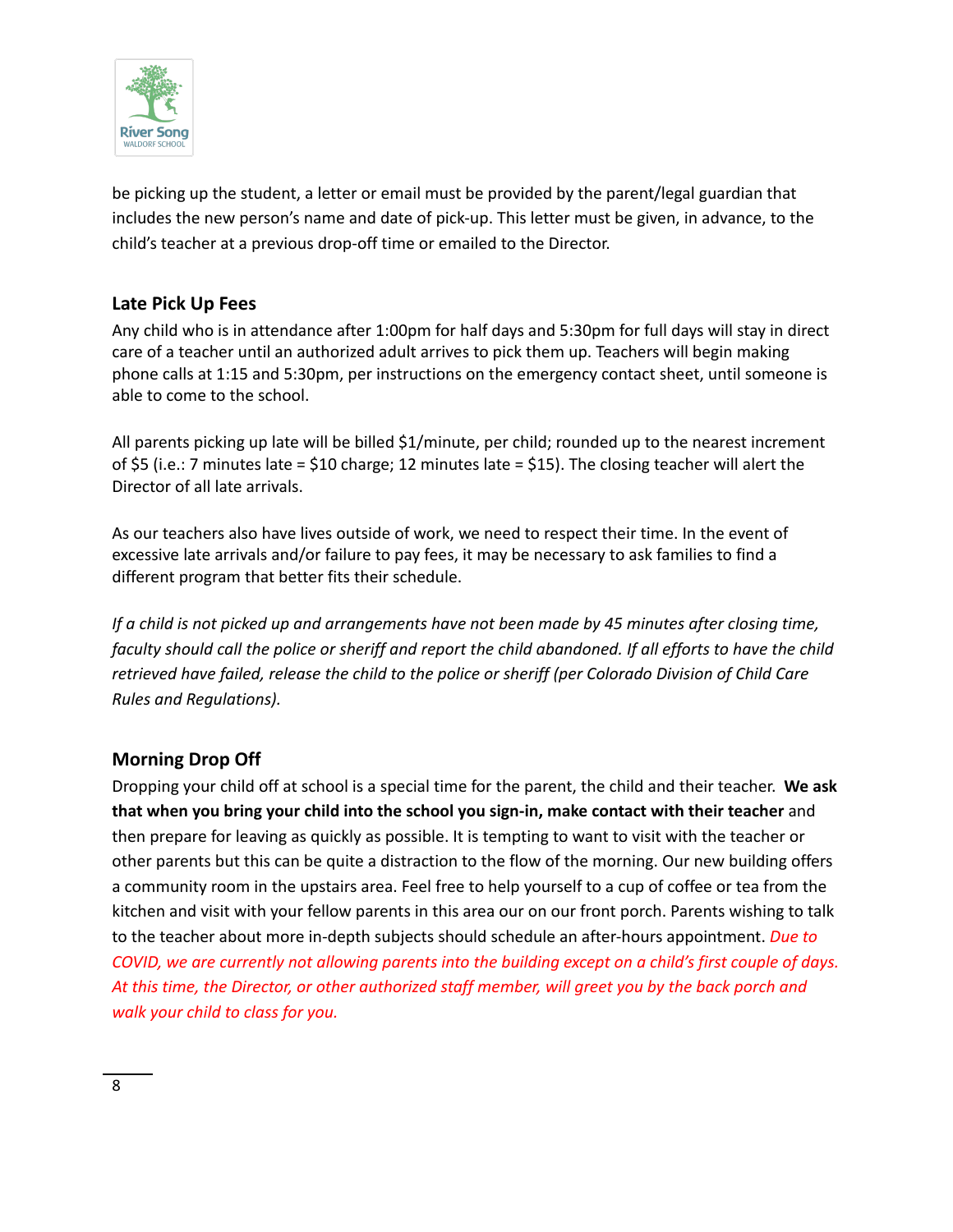

#### Drop Off Procedures:

- Log into your ELV account
- Select 'Child Check In/Out' and scan the QR code located by all gates
- If you don't have the app, simply enter your security code on the iPad
- Click 'Check-In' (or 'Check-out' if picking up)
- Make contact with your child's teacher and let them know your child is here and any information they may need for the day. *Or pass along info to the drop off faculty.*
- Leave lunches and bedding in appropriate places.
- Apply sunscreen if it wasn't done prior to arriving (even in winter months).

Before the parent (adult/carpool driver) leaves the school after dropping off the child, and as soon as the parent arrives at the school to pick up the child, that adult must take responsibility for the safety of the child. Siblings must always be with the parent and are their responsibility at all times.

# **Signing In and Out**

By law, all children must be signed in and signed out of River Song Waldorf School **on a daily basis.** Simply log into ELV Parent and scan the QR code to sign your child in and out for the day. Every person authorized to pick up or drop off MUST have their own individual code. You may pick a code of your own or one will be appointed to you. Authorized drop off and pick up contacts must download the ELV Authorized Pickup app rather than the Parent one.

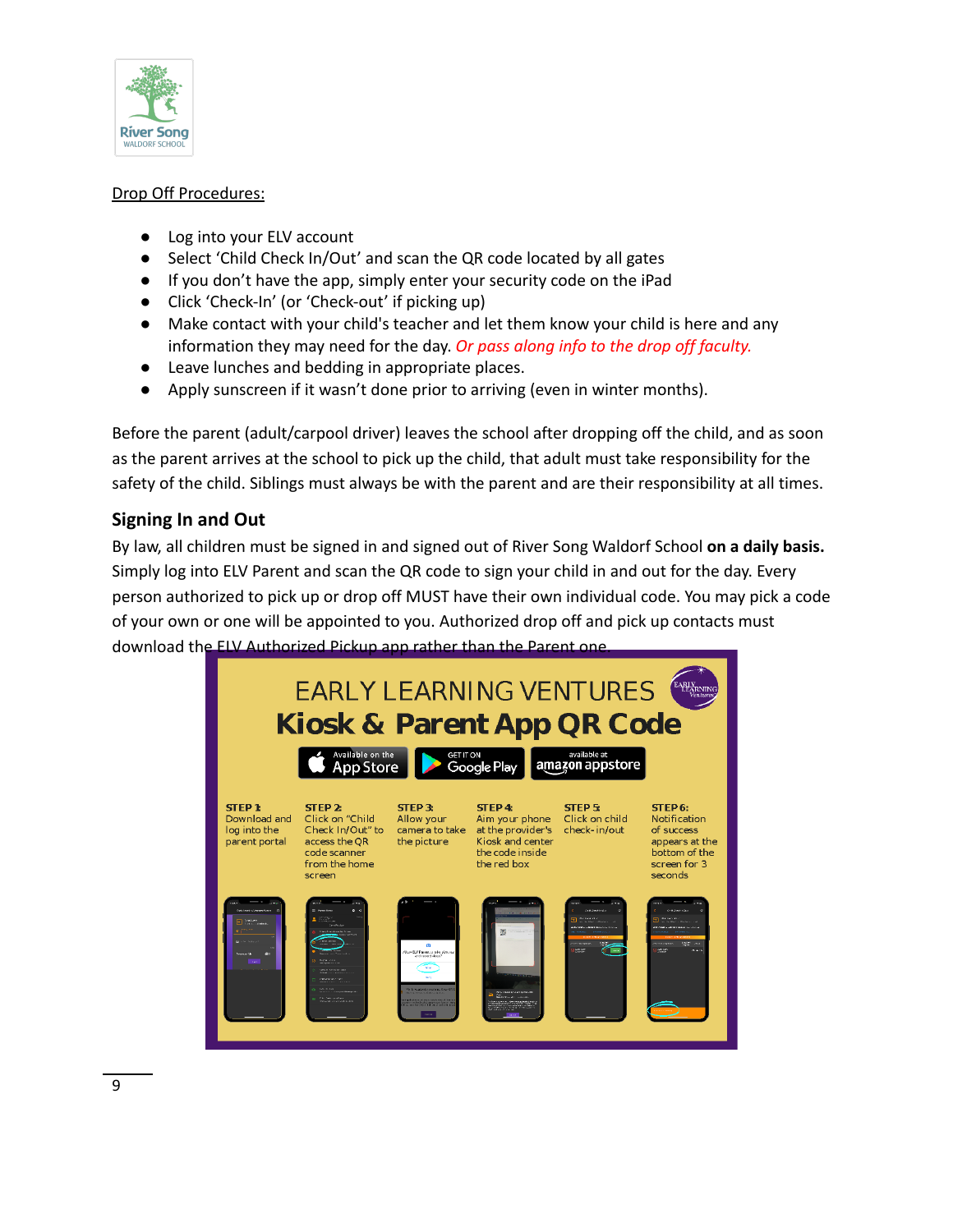

# **Parking Lot Safety**

When arriving to drop off or pick up children, a parent is responsible for the child and must accompany them until departure. In the parking areas and near on-street parking, an adult must be within arm's length of the child until they are in the car.

**Parents are required to supervise their children in the parking areas and gated garden/play areas during drop-off and pick-up.**

# **Off-site drop-offs**

**Children may only be dropped off on school grounds**. Drop off is from 8:00-9:00am each morning. If you are running late and the children are off-site, you must wait until the class returns in order to drop-off. You may, however, join your child's class and accompany them back to the school. During this time, they must be under your direct supervision until we return to the school and the drop-off policy above has been followed. Please speak with your child's teacher to familiarize yourself with their schedule.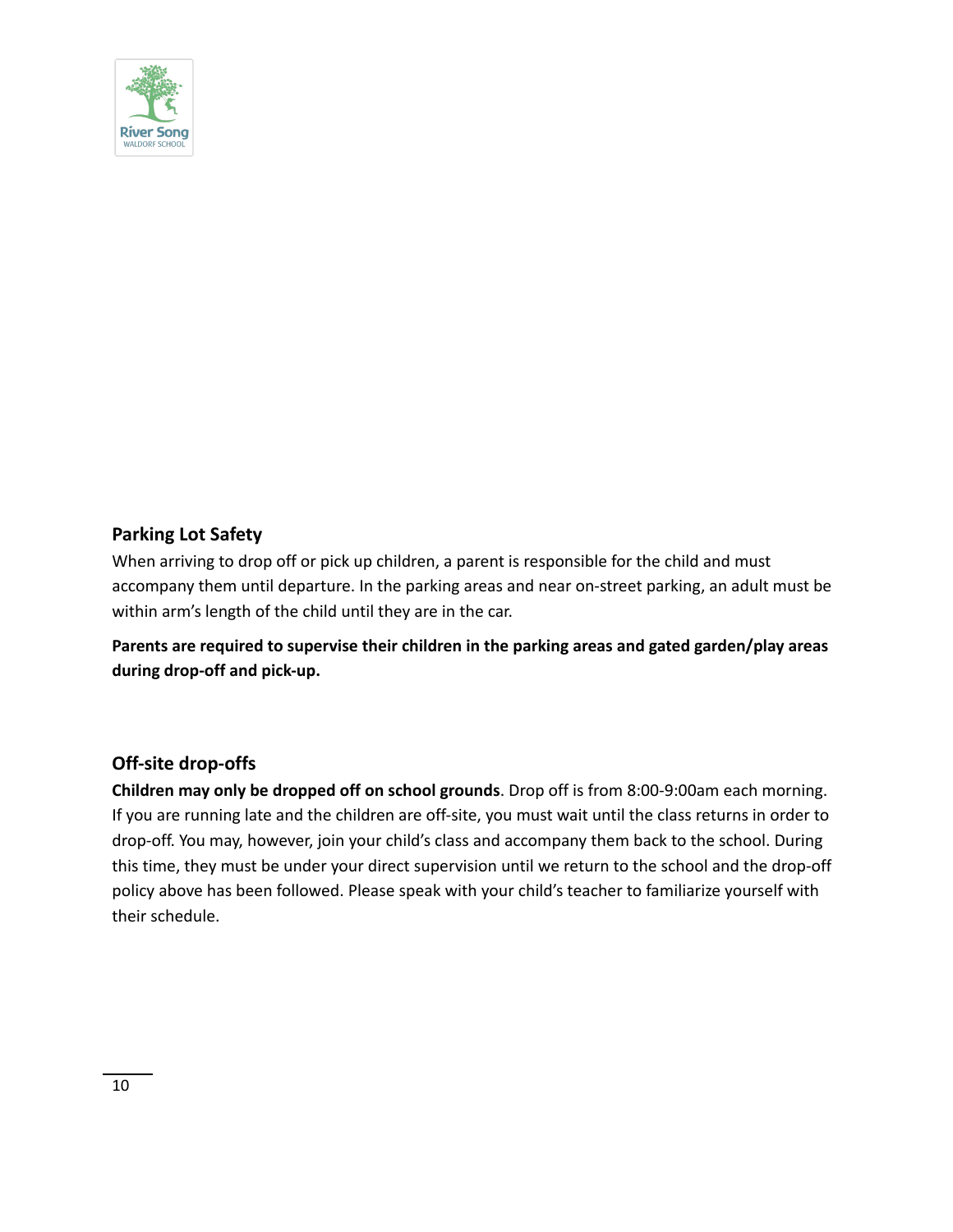

# *Tuition, Policies, and Permissions*

# **Tuition Payment**

Invoices are sent via email on the 27<sup>th</sup> of each month for the following month. Tuition is due on the 5th. Payments not received by the 10th are subject to a \$25 late fee. Payment may be made with cash, check, or electronic funds transfer (EFT) from your bank account. These are the preferred methods due to higher fees with credit cards. However, payment can be made via credit card (NOT debit card) via the Early Learning Ventures parent portal. If Payment is to be made via EFT, please fill out an automatic withdrawal form that was included in your paperwork. Consult the Contract form for most recent fees.

# **Late Payments**

Once an account is 30 days behind, a \$25 late fee will be added and contact will be made with the family to get the balance cleared up. Late fees will continue to assessed on the 10<sup>th</sup> and end of each month. Once an account is 60 days behind, a payment plan will be put in place, including being put on automatic payments. At 90 days past due, or lack of following the payment plan, the contract will be terminated and care will end. Work assistance may be used to pay off balances as long as it is for a task we would normally hire out and mandatory volunteer time has been met.

# **Fee Deductions**

Tuition Assistance is available upon approval by the Tuition Assistance Committee and as funds are available. Tuition Assistance must be applied for on a yearly basis. Tuition assistance is available for a full year or temporary situations and are taken on a case-by-case basis. Please see the Director if you'd like more information.

No deduction from the agreed tuition shall be made because of absences, suspension, or expulsion of the student, regardless of the reason for absence, suspension, or expulsion.

No deduction from agreed tuition or fees shall be made because of school closings for weather, utilities, or scheduled school breaks. Exception: COVID related closure

#### **Volunteer Hours**

Volunteering is an integral part of keeping our school running. It's also very important in building the parent-child relationship when a child can see their parents lending a hand around the school. Therefore, all families are required to volunteer a minimum of 10 hours per school year. There are numerous opportunities throughout the year to get these completed.

Families receiving tuition assistance will be required to volunteer 25 hours per school year. Our tuition assistance program is unsubsidized, meaning we don't receive payment for the discounts we offer. In order to keep providing this wonderful opportunity for families, we need to save money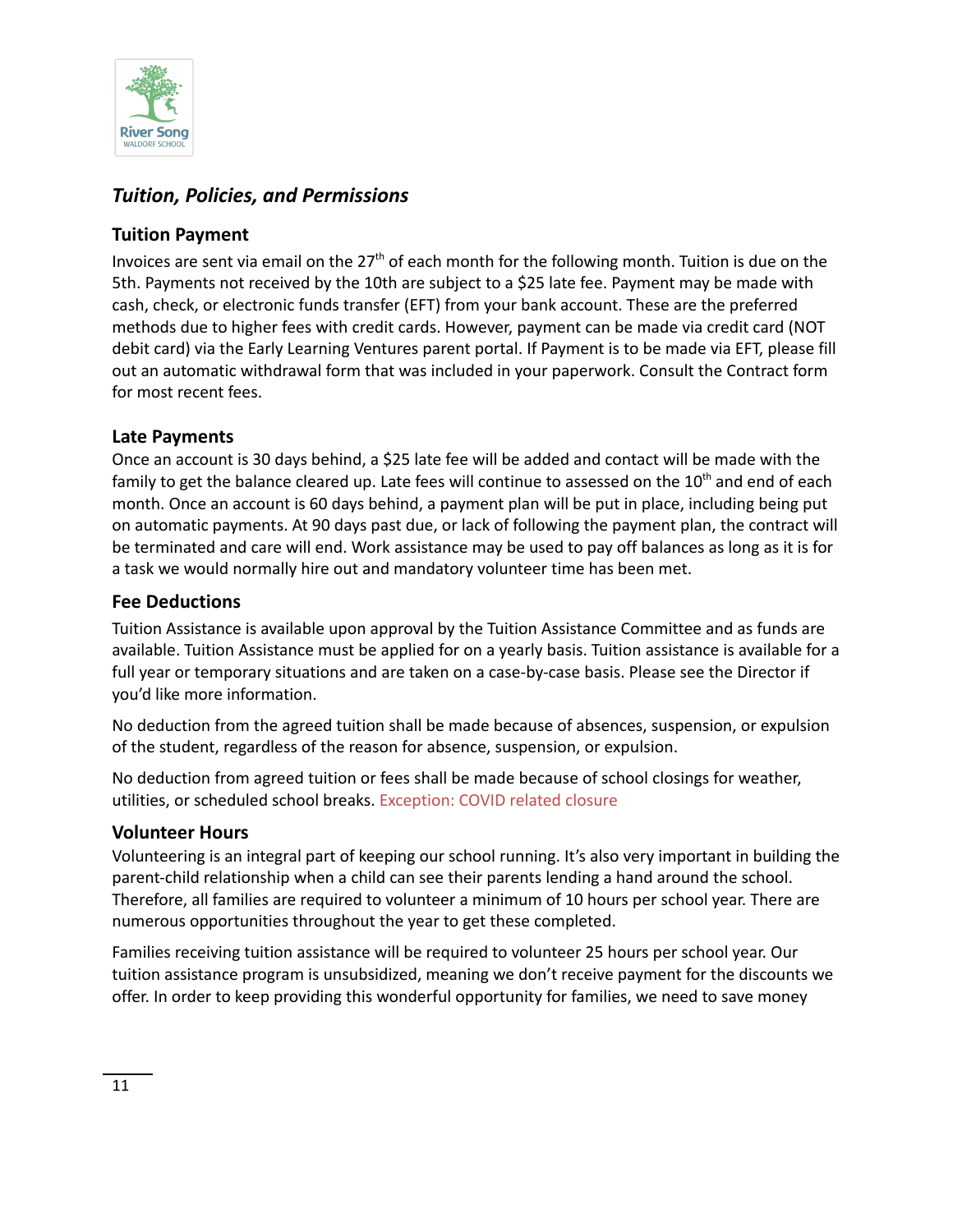

elsewhere. By volunteering, you are doing a job we would normally have to hire out for, therefore saving that money in our budget to allocate for this much-needed program.

Please speak to the Director if you are struggling to complete your hours. Volunteer hours will be appreciated but not required during COVID times due to potential lack of opportunities.

# **Daily Supervision**

In order to conduct safe operations and an overall quality education, all River Song staff are responsible for the following standards of supervision:

- Daily child counts and roll calls are made throughout the day, documented and verified against the Director attendance.
- While the school is in operation, a minimum of one management representative shall be on duty in the school or available via phone at all times.
- Each classroom or area in use shall have on-site adult supervision at all times.
- Staff qualified by education & experience will conduct all programs, services, and training, when appropriate, and proper safety equipment shall be used at all times.
- The student/teacher ratio shall not exceed 1 teacher for every 10 students. However, we strive to maintain a 1:7 ratio as often as possible.
- No faculty member may be alone with a child in a room with closed doors, including toileting.

• A daily schedule that lists activities by classroom and time must be posted in the school. If a teacher makes a change to the schedule they must notify all other staff members present.

# **Potty training**

River Song welcomes children whether or not they are potty-trained. In order to assist those still learning to use the restroom, the following policies must be followed:

- Parents must provide diapers and wipes for their child. These shall be labeled and kept in the bathroom.
- Cloth diapers are permitted but teachers will not be responsible for 'rinsing' any stool off the diaper. Parents must provide a wet-bag to store dirty diapers in to take home each evening.
- Teachers and parents will collaborate on timing and technique for potty-training. This will be done on an individual basis.
- No attempt at potty-training will take place for children until they are developmentally ready.
- A diaper log will be maintained in each class.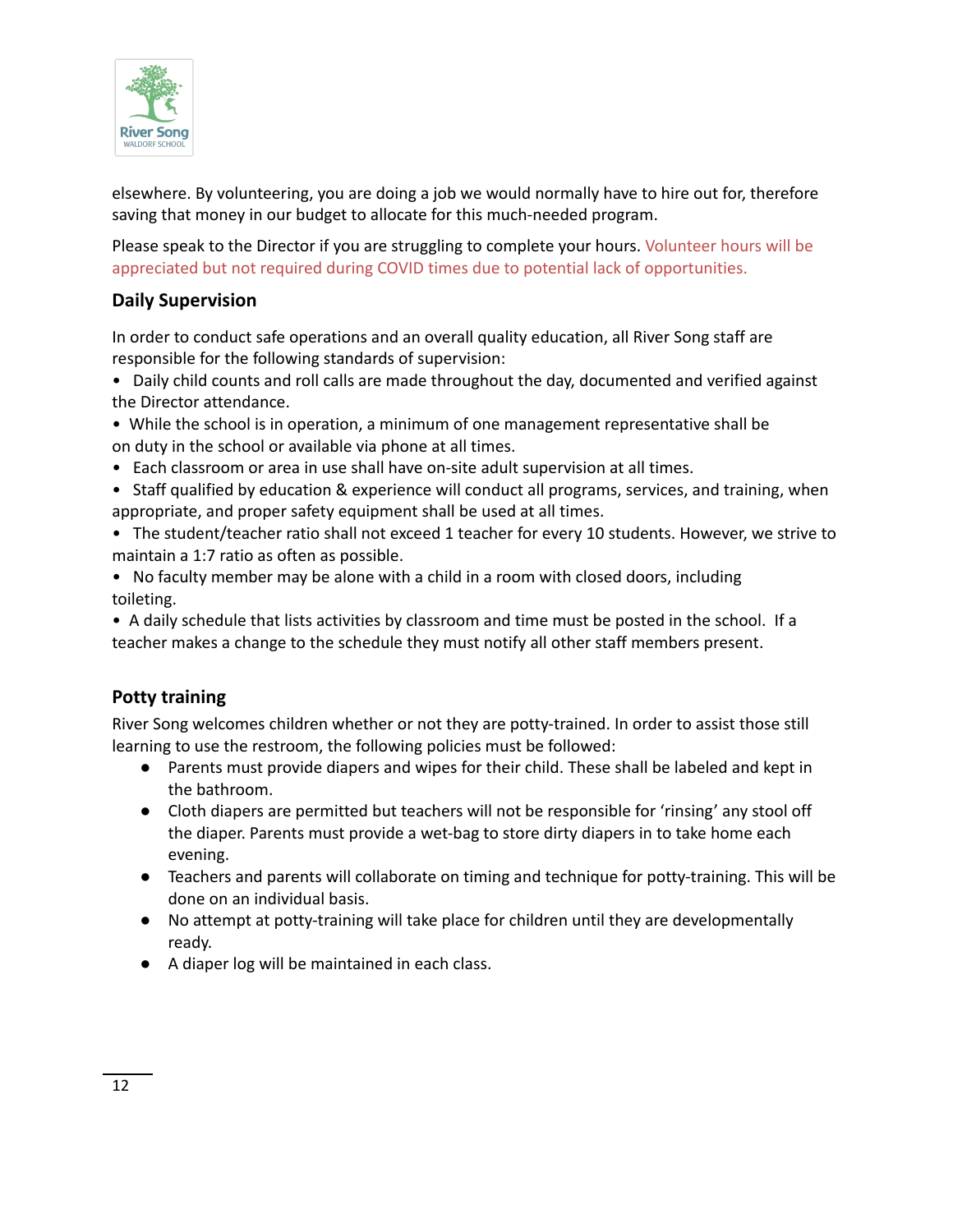

# **Off-site Excursions**

River Song takes frequent excursions to Indian Hills Park and the Spring Creek Trail Willow Tree.

When the children leave the premises for an excursion the following procedures are to be followed.

- 1. A name-to-face roll call is completed and recorded before leaving the school.
- 2. The written roll call that has children present, marked by name, is carried with a teacher at all times.
- 3. Before departure the children are reminded of the rules for walking on the sidewalk a call and response song is led (i.e.: "who goes in front?... the teacher… who goes in back?... the teacher.. who goes in the middle? … the children")
- 4. Children must stay on the sidewalk while walking to the park or other destination.
- 5. Prior to crossing the street, just before arrival at the park, a second roll call is made
- 6. Children must have a handhold on the walking rope known as the "caterpillar" to cross any road.
- 7. A teacher will check traffic and make sure crossing zones are clear and make visual contact with any cars in the vicinity.

Prior to departing from any site:

- 1. The call for children is made using a song.
- 2. One teacher is assigned roll call and one teacher is assigned to physically sweep the area to look for any children who may not have responded to the call
- 3. Once children are gathered a name-to-face roll call is made and checked off the traveling sign in sheet
- 4. The "sweep" teacher makes two more sweeps one on the perimeter of the space and one on the interior of the space.

#### **Willow Tree Walks:**

Upon arrival at the willow tree on Spring Creek Trail, teachers assess the water safety by looking at the water level, strength of current, and the air temperature. They also scout the area for trash or other hazards. If the area is clear and determined safe, the children are allowed to play in an open area that is defined by the trail, the water and the tall grass field. Children are allowed to climb the trees in the area and stand on the shore of the shallow creek.

- 1. If it is determined that conditions are safe for wading the children are notified that they may wade, by checking in with the "gnome" in the tree. The wading area is marked by the natural boundaries of large willow tree roots, the island and the mainland.
- 2. Children must have appropriate water shoes to play in the water (no flip flops or crocs).
- 3. Children are not allowed in water that is over the height of their knees.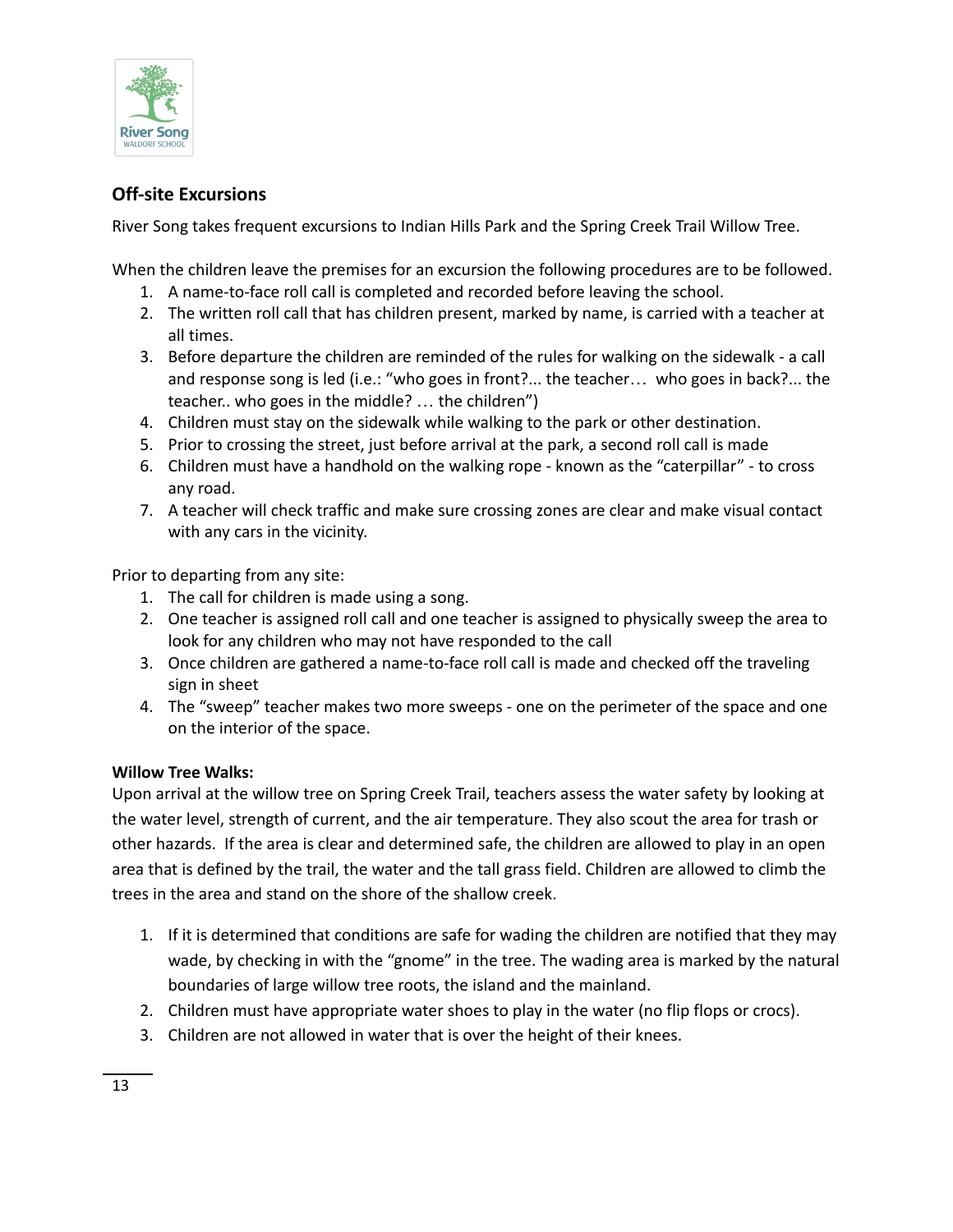

- 4. Children are allowed to sit and splash in the shallow water along the shore.
- 5. A teacher, wearing appropriate water shoes, must be in/near the water with the children. They are positioned at end of the wading area where the water begins to deepen. (Identified by willow tree roots). One teacher remains on the main land.
- 6. One teacher is certified in lifeguarding techniques and all teachers are first aid and CPR certified.
- 7. Tree climbing is not allowed at the tree closest to the bike trail during wading time due to staff needing to focus on the water play.

The school wagon is loaded with the following items before each trip to the willow tree: blanket, towels, extra clothing and first aid kit. All teachers have their phones in case of an emergency.

# **Walk Permission**

By signing the General Policies section of the Contract I give permission for my child to walk to Indian Hills Park, the willow tree on Spring Creek Trail, and/or other excursions away from the school, under direct supervision of the River Song teachers at all times, on a daily basis.

# **Field Trip Permission**

For specifically identified "field trips" a trip permission form will be issued on an as needed basis.

# **Field Trips & Outings**

- **1.** The maximum child to staff ratio shall be 1 to 7. There must be a minimum of two (2) staff on each field trip.
- **2.** The Lead Teacher is responsible for compiling a list of all participants and collecting all permission slips. These articles are to remain in the transporting vehicles at all times. A duplicate list of participants must be filed with the office.
- **3.** In the event that an outing is running behind schedule, all parents are to be called and notified of the change in schedule.
- **4.** Any time a student travels from the school in an owned, leased, rented vehicle or private passenger car, to another location in or out of town, a Trip Permission Slip must be signed by a parent or guardian and filed at the school. The only exception is for a regularly scheduled multiple activities for which a signed blanket permission slip has been obtained.
- **5.** Before a group leaves the school on a field trip, a roster of all the attendees must be left at the school for reference during their absence.
- **6.** This same roster must be also taken on the trip and remain in the possession of the faculty member in charge.
- **7.** A first aid kit is to be taken on all trips.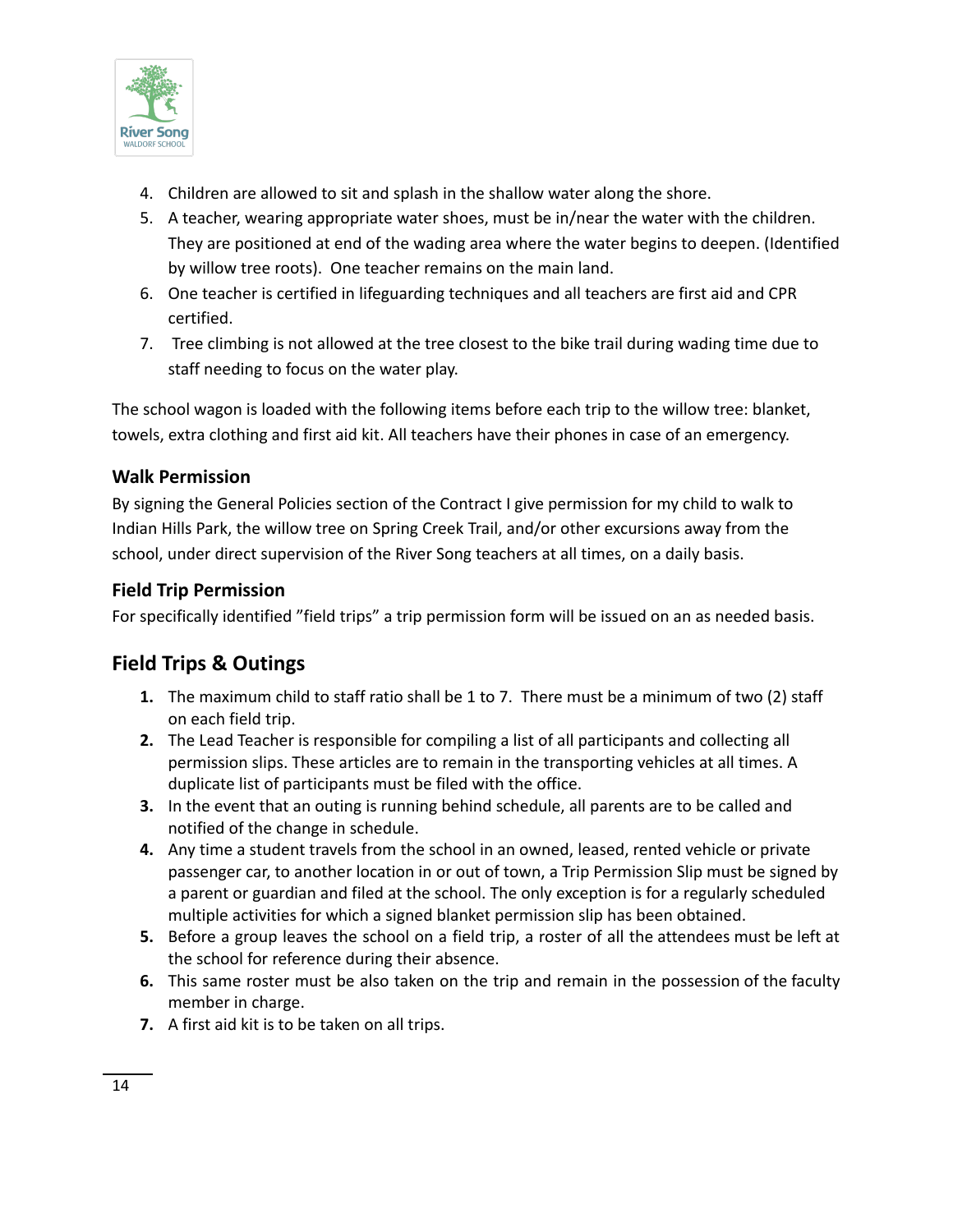

- **8.** The Lead Teacher is always responsible for counting the students as they board the bus/vehicle.
- **9.** Faculty will never leave the students unattended. Students are always to be accompanied to restrooms.

# **Inclement Weather**

River Song Waldorf School will take children outdoors rain, snow, or sun! We believe the fresh air and exposure to nature play an important part in the healthy development of children. However, we also take safety into consideration. If the temperature (including wind chill) is less than 17° or more than 100° we will remain indoors. Teachers will always ensure children have enough layers on for cold weather and will monitor them throughout outdoor playtime for signs of children getting too cold. For warm weather days, water will always be available for drinking as well as water play days to help keep children cool, comfortable, and hydrated. Please provide a labeled water bottle each day.

#### **Broken Glass Policy**

River Song believes all children should know what to do to stay safe in the event of broken glass. This is a very important life skill. In the event something does break, all staff will follow our broken glass policy. They will have all children 'freeze' while they assess the damage. Extra help will be brought in from the kitchen assistant or Director. Children will then be safely moved from the area. One adult will get our broken glass kit to ensure proper clean up and disposal. Although broken glass can pose an injury hazard, it's very important for children of this age to learn cause and effect as well as watching the teachers model appropriate behavior for cleaning up the broken glass safely and effectively.

# **Students with Special Needs**

In order to stand true to our mission, River Song Waldorf School will serve members with and without disabilities to the best of our abilities. Though we cannot accommodate one-on-one care, we do welcome outside resources to come in to provide that, if needed, and at the expense of the parent.

In order to accommodate members with special needs, faculty must:

Meet with the parent to assess the needs of the child. Increase staff member awareness of the needs of the child.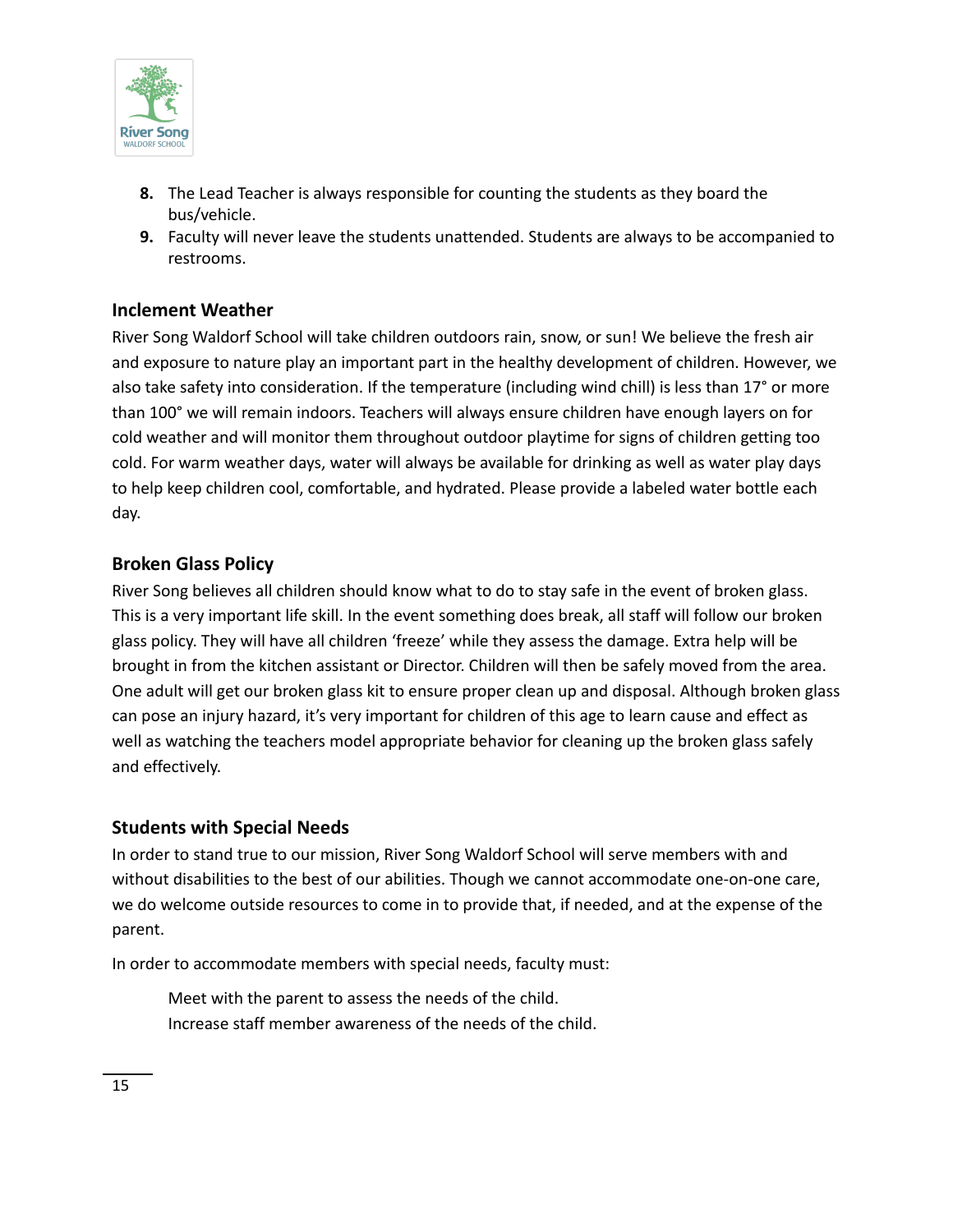

Any questions regarding the accommodation of a child with special needs is to be directed to the Director.

# **Custody**

River Song Waldorf School will remain a neutral party and premise in regard to child custody/living arrangements. Parental access can only be denied in accordance with court documents. Proper court documents must be on file at RSWS. Staff is trained to put the safety of themselves and the children first. Staff will attempt to delay/stop unauthorized pick-ups while the authorities are notified

# *Illness Policy for Children (Please refer to COVID policy for more information)*

Most children with mild illnesses can safely attend River Song. But a child may be too sick to attend if:

- 1. The child does not feel well enough to participate comfortably in the program's activities.
- 2. The staff cannot adequately care for the sick child without compromising the care of the other children.
- 3. The child has any of the following symptoms unless a health provider determines that the child is well enough to attend and that the illness is not contagious (physician note required):
	- **Fever** (above 101 orally) accompanied by behavior change and other signs or symptoms of illness (i.e. the child looks and acts sick)
	- Signs or symptoms of possible severe illness (eg. Persistent crying, extreme irritability, uncontrolled coughing, difficulty breathing, wheezing, lethargy)
	- **Diarrhea**: Changes from the child's usual stool pattern increased frequency of stools, looser/watery stools, stool runs out of the diaper, or child can't get to the bathroom in time.
	- **Vomiting** more than once in the previous 24 hours
	- **Mouth sores** with drooling
	- **Rash** with a fever or behavior change
- 4. The child has any of the following diagnoses from a health provider (until treated and/or no longer contagious):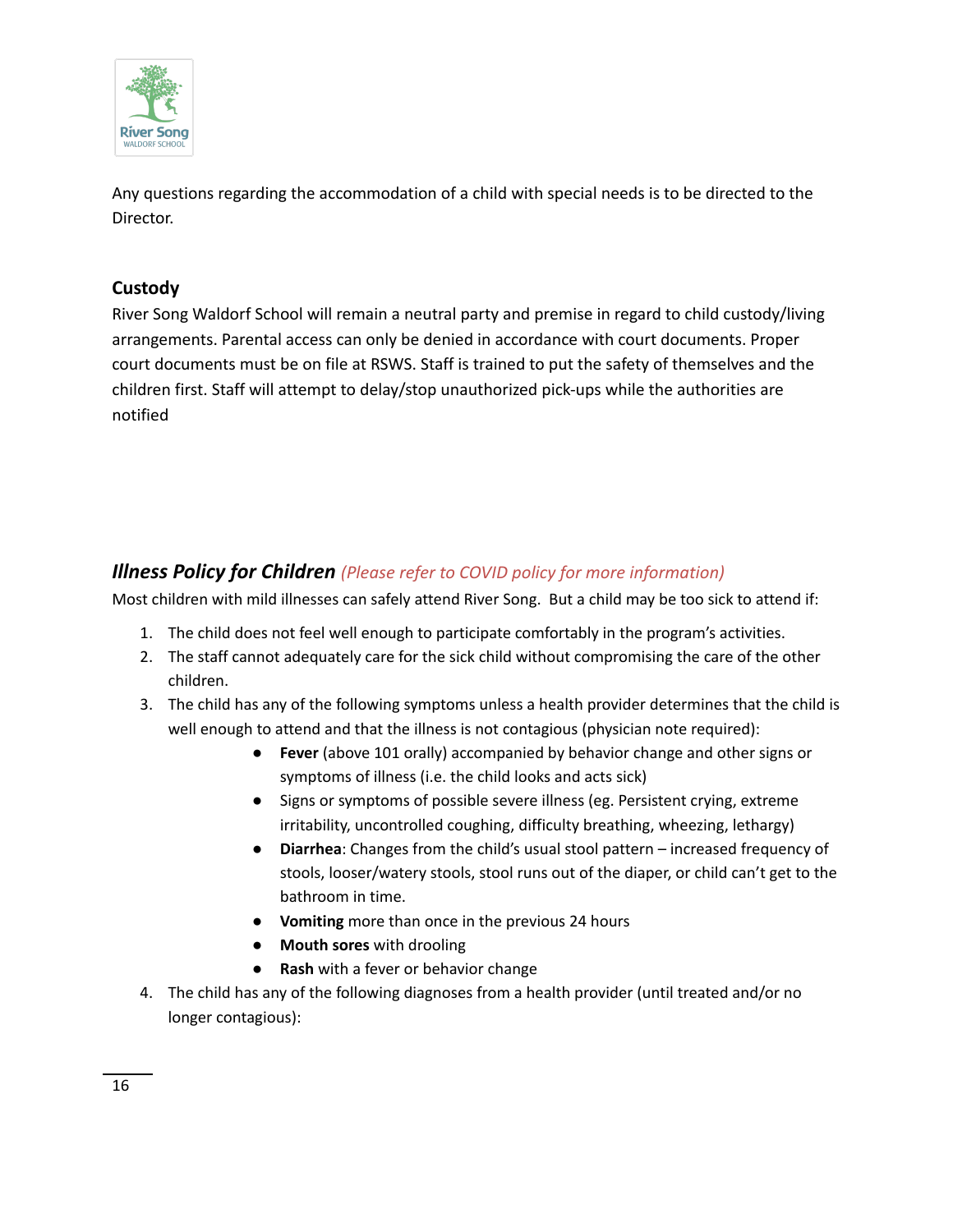

- Infectious conjunctivitis/pink eye (with eye discharge) until 24 hours after treatment started
- $\bullet$  Scabies, head lice, or other infestation  $-24$  hrs after treatment and free of nits
- Impetigo until 24 hours after treatment started
- Strep throat, scarlet fever or other strep infection until 24 hours after treatment started and the child is free of fever
- Pertussis– until five days after treatment started.
- Tuberculosis until a physician determines that the disease is not contagious
- **Chicken Pox**\* until six days after the start of rash or all sores have crusted over
- Mumps until nine days after start of symptoms (swelling of "cheeks")
- Hepatitis A until seven days after start of symptoms (e.g. jaundice)
- Measles until six days after start of rash
- Rubella (German easels until six days after start of rash
- Oral herpes (if a child is drooling or lesions cannot be covered) until lesions heal
- Shingles (if lesions cannot be covered until lesions are dry

*Adapted from: Caring for Our Children, American Academy of Pediatrics and American Public Health Association, 1992*

# **When children become ill at school:**

Staff will immediately contact the parents or someone who has been listed on the child's Emergency Contact Form. The child will be supervised in an area that is isolated from other children until the parent can arrive.

Note: A child may be exposed to contagious diseases in any school environment, including River Song.

\*If your child is **unimmunized** against chicken pox, and you know that your child has been exposed to chicken pox, please refrain from bringing them to school until 20 days have passed or until sores have crusted over.

# **Administration of Medications**

All teachers and staff, according to licensing regulations, will attend a Medication Administration Training. To facilitate safe administration of medications we must have the following from parents:

1) A Medication Permission Form with the current date on it, signed by both a health care provider and parent/guardian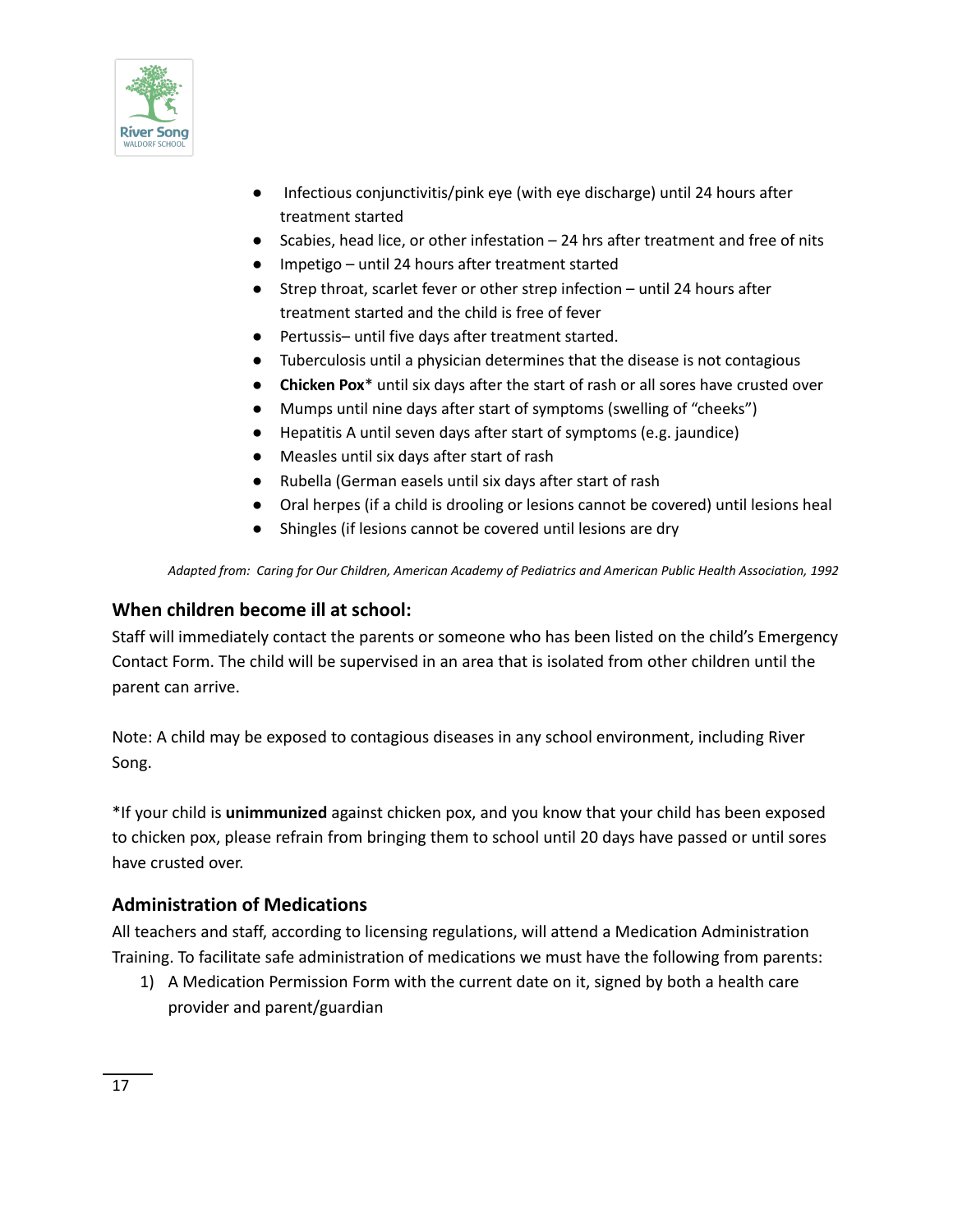

- 2) The medicine must be in its original bottle and be labeled with the child's name (pharmacies will split the medication into two bottles upon request.)
- 3) If a medication is expired or left over after dosage period, parents are responsible for picking up and disposing of the medication.
- 4) Permission forms for all medications (prescription and non-prescription) must be submitted prior to the administration of the medication.
- 5) Emergency medication like inhalers or epinephrine will be stored in the classes but out of the reach of children. These will be in a container (i.e. pencil pouch) and will include the medication, signed permission form, and child emergency contact information.

# **Staff responsibilities**

- 1) The staff member administering the meds must give the child the medication and log the time, date, mode, child, medication name, and employee signature in the Medications Log binder located in the office.
- 2) Faculty and staff must then return the medication to the locked medication cabinet. Faculty and staff are never allowed to cut pills for children.
- 3) If a child has an expired medication in the locked medications cabinet, faculty and staff must give this to the parents of the child whose medication it belongs to.

# **Homeopathic remedies**

Per the Larimer County Health Department, Natural and Homeopathic remedies may not be administered by school employees at anytime. If your child requires one of these remedies, they must either be given at home or the parent may stop by school to give the appropriate dose.

# **Sunscreen**

We ask that all children arrive in the morning with the sunscreen of your choosing applied. Any child that does not have proper sun protection will have sunscreen applied before going outside in the morning. River Song will reapply sunscreen as needed throughout the afternoon. We will provide sunscreen for reapplication throughout the day. If your child is unable to use what we provide you may bring in your own bottled, labeled with your child's first and last name. Sunscreen may not be kept in cubbies so please hand to a teacher for safe storage. We ask that sunscreen from home be limited to those who cannot use ours. It is very difficult to store and apply from so many bottles.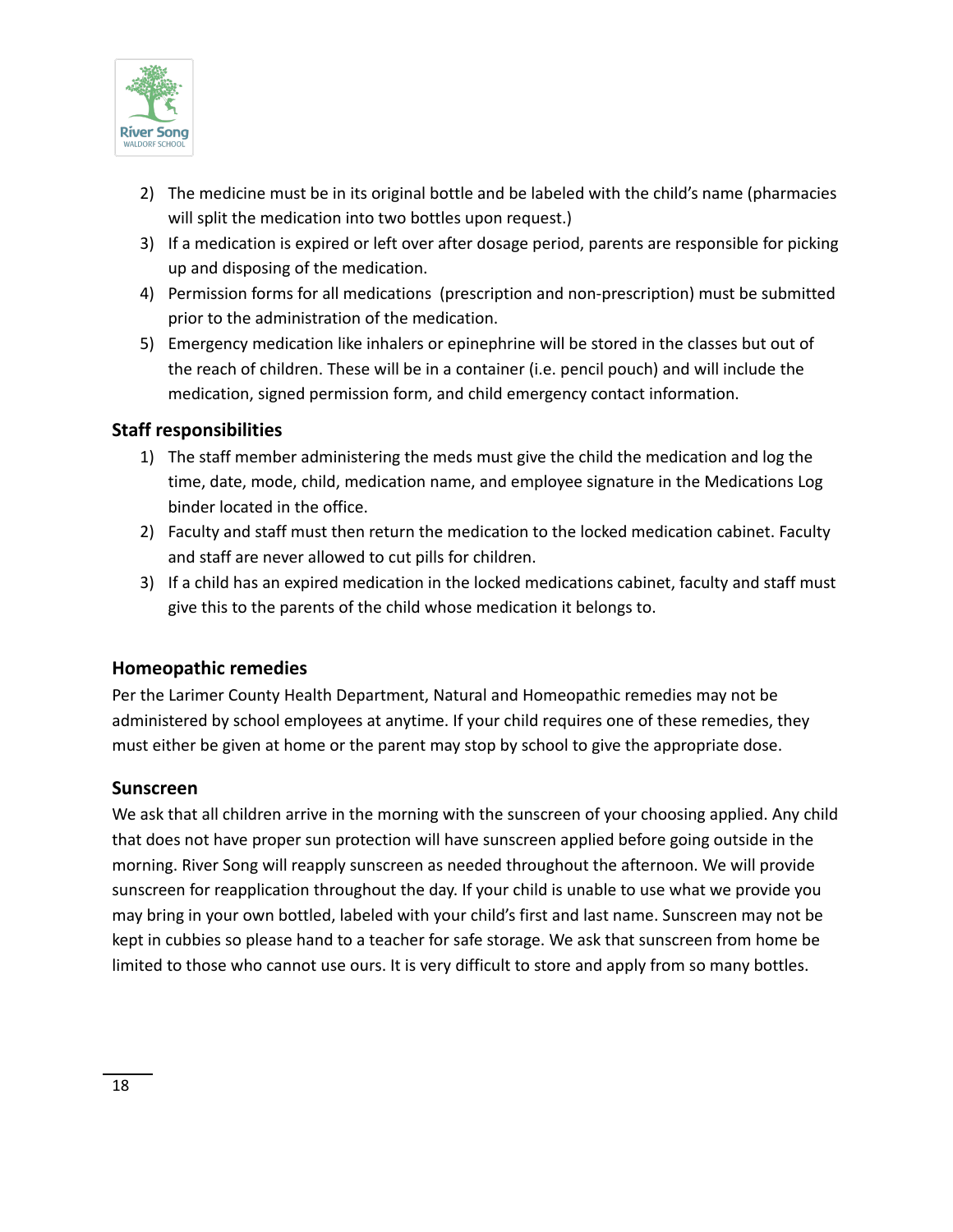

# *Emergency Response*

# **Emergency Evacuation Plan**

When a potentially hazardous substance (i.e. gas or odor) or other unsafe condition is detected in the school, or a threat of fire or bomb is present, the following steps will be taken: If the unsafe condition is deemed to be an immediate hazard, as determined by designated personnel, the building will be evacuated according to the following evacuation procedures.

- **1.** Be familiar with your escape routes
- **2.** When there is a fire, the first priority is to evacuate all children, staff and anyone else from the building in a calm and orderly manner via the closest safe exit, closing the doors behind them.
- **3.** Teachers will take their name-to-face forms and emergency cell phone. The Director or kitchen assistant will bring the emergency contact binder and school attendance. Classes will gather quickly and quietly in the parking area behind the school. The teachers will ensure that all children are present and accounted for. The Director or kitchen assistant will do a sweep of the school as safety allows.
- **4.** When someone is unaccounted for, inquiries will be made and designated adult(s) will search the grounds, as is safe to do so. Fire or other emergency personnel will be notified of missing person. DO NOT RE-ENTER THE BUILDING!
- **5.** A designated teacher (Director or kitchen assistant) will CALL 911 ASAP. If the school cannot be safely re-entered, 911 notifications will take place from the emergency cell phone.
- **6.** A designated adult will meet incoming emergency workers to provide information as to the extent and location of the emergency.
- **7.** Should weather be severe, or there is any other reason the children cannot gather on the parking area the children will be taken to the nursing home directly to the east of the school. Spring Creek Health Care Center, 1000 East Stuart St.
- **8.** If deemed necessary for the safety of the children, parents will be contacted by their child's teacher or Director and, if necessary, asked to pick up their children.
- **9.** If the child is picked up by someone other than the parent, we will leave a message on parent's emergency contact number including:
	- *1. what happened,*
	- *2. what we have done,*
	- *3. who we contacted on their emergency contact list to pick up their child.*
	- *4. Name, date, and time of call.*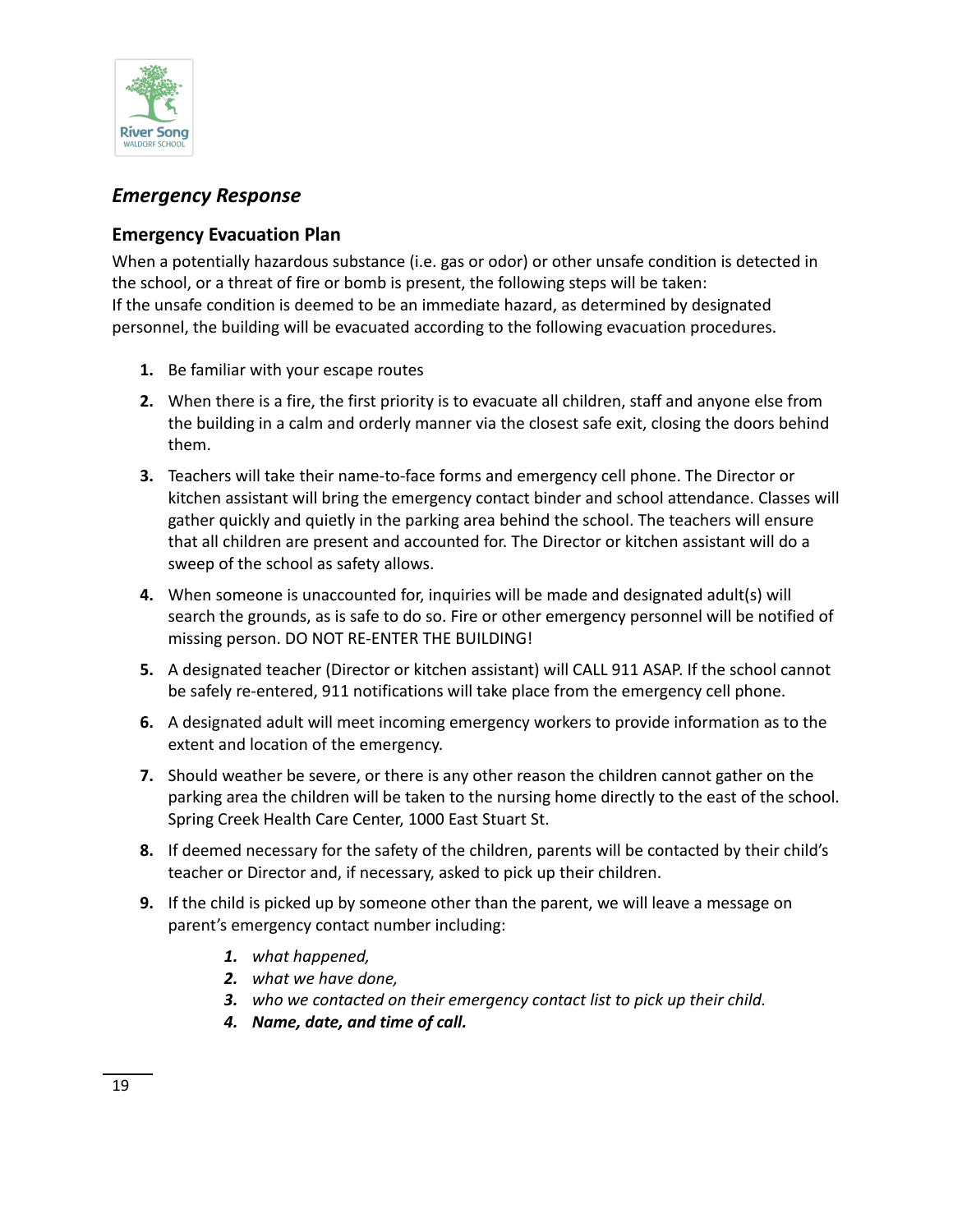

**10.** A thorough accounting of the incident will be written and filed by the director with the Licensing Agency within 48 hours.

# **Fire/Fire Alarm**

All persons evacuate the building through designated evacuation routes and follow procedures listed for Emergency Evacuation Plan above.

#### **Tornado Threat**

- **1.** Teachers will take along attendance, emergency contact sheets and the emergency cell phone into the basement under Star Garden or into interior bathrooms (Star & Moon).
- **2.** Children and teachers will remain in basement and bathrooms until the tornado threat is over and the all-clear has been given.
- **3.** If deemed necessary for the safety of the children, parents will be contacted by their child's teacher and, if necessary, asked to pick up their children.
- **4.** If the child is picked up by someone other than the parent, leave a message on parent's emergency contact number including:
	- *● what happened,*
	- *● what we have done,*
	- *● who we contacted on their emergency contact list to pick up their child*
	- *● Name, date, and time of call.*

# **Lost Child**

- **1.** Teachers will frequently account for each child in the class for the day.
- **2.** If a child is thought to be missing, an adult will be sent to notify and inquire from all other teachers and adults about the missing child.
- **3.** A thorough search will be made of the school building and grounds. If the child is not found, the parents and police will be notified.
- **4.** A thorough accounting of the incident will be written and filed by the director with the Licensing Agency within 48 hours.
- **5.** An incident report will be written and filed in the child's file.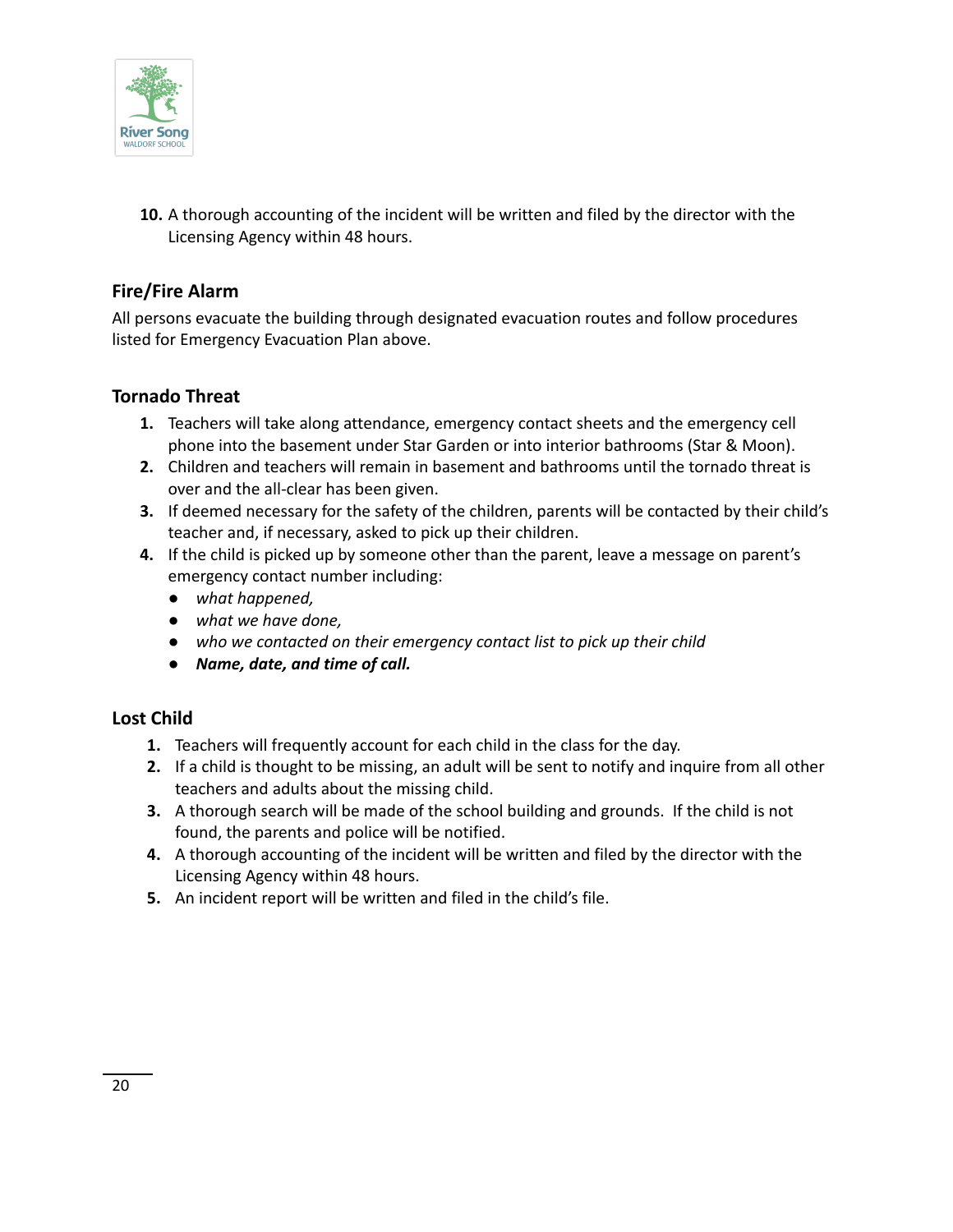

# **Child Protective Services (CPS)**

#### **Preventative Policy**

In all childcare centers and schools, the safety and well being of children is of foremost concern. Therefore, all employees are required to report any suspected child abuse, regardless of who is suspected or where the abuse may have occurred. Judgment of actual abuse is not made at the school. It is the responsibility of the appropriate state agency to investigate the allegation and make a judgment. The school's role is to report any conditions which indicate the possibility of suspected abuse.

It is the responsibility of the school to insure that each staff member is informed of the child abuse reporting law and reminded of the responsibility to report suspicions of abuse to the appropriate agency. Records of reports and accompanying details must also be maintained.

# **Child Abuse Reporting Law**

As a licensed childcare center we are required to report any suspected child abuse to The Department of Human Services.

Under the "Child Protection Act of 1987" (C.R.S. 19-3-301) in the Colorado Children's Code, child care center workers are required to report suspected child abuse or neglect. The law at 19-3-304 states that if a child care worker has "reasonable cause to know or suspect that a child is being subjected to abuse or neglect or who has observed the child being subjected to circumstances or conditions which would reasonably result in abuse or neglect shall immediately report or cause a report to be made of such fact to the county department or local law enforcement agency."

"Abuse" or "child abuse or neglect" means an act or omission in one of the following categories which threatens the health or welfare of a child: skin bruising, tissue swelling, or death; any case in which a child is subjected to sexual assault or molestation, sexual exploitation, or prostitution; any case in which a child is in need of services because the child's parents, legal guardian, or custodian fails to take the same actions to provide adequate food, clothing, shelter, medical care, or supervision that a prudent parent would take.

If at any time a staff member reasonably suspects child abuse, it is the responsibility of that staff member to report or to cause a report to be made of this suspicion to the local county department of social or human services at 844-CO4KIDS or to the police department. It is not staff's role to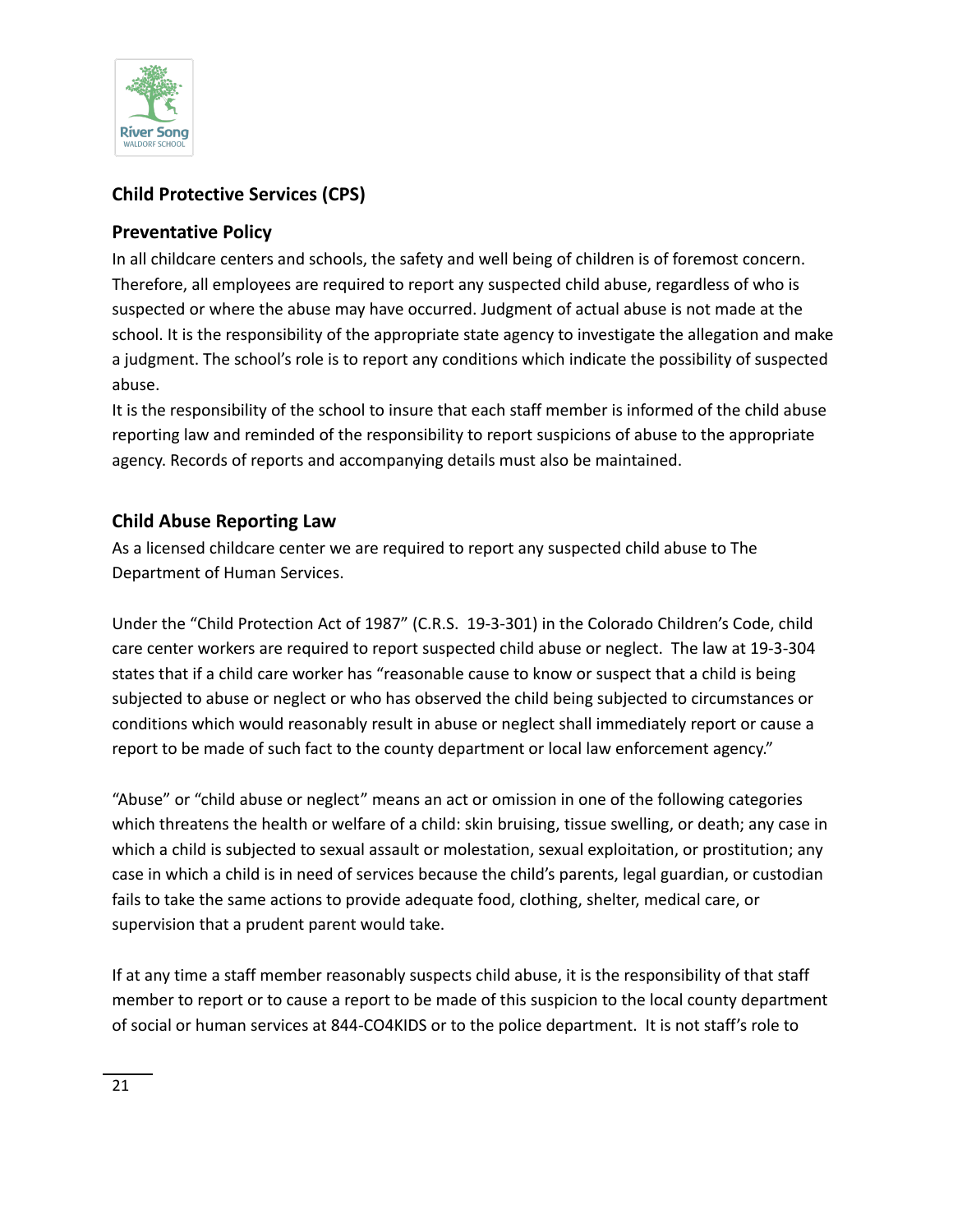

investigate suspected abuse – only to report it. Persons who make a good faith report are immune from civil and criminal liability. Additionally, the law provides for the protection of the identity of the reporting party.

A child care worker who fails to report suspected child abuse or neglect commits a class 3 misdemeanor and will be punished as provided in section 18-1-106, C.R.S. The staff person could also be liable for damages "proximately caused thereby."

# **Complaint Policy**

To file a complaint against River Song Waldorf School, please contact the Colorado Department of Early Childhood by calling (303) 866-5958. Their hours of operation are Monday-Friday 8:00am-5:00pm.

# **Philosophy of River Song Waldorf School**

We understand that our families come from a wide range of experiences and cultures. In the past, some of our families spent all of their formative and school years in a Waldorf setting. Others were not necessarily even aware what a Waldorf school was until they came through our doors. We know from experience that both of these types, and all the points in-between, can become a wonderful addition to our story!

We provide the following information to get everyone on the same page, so to speak. Even if you were raised in a Waldorf home or school, we may do things a little differently.

# *What is Waldorf Education?*

Simply put, a Waldorf education allows children to PLAY! It allows children to be children, uninterrupted by outside perceptions of what others THINK they should be experiencing. Young children, unencumbered by the media and unnecessary and artificial restraints, benefit greatly from experiencing their world on their own terms. This can be seen in the wonderful games they make up during their outside play, their exploration of the natural world around them, wet-on-wet water color painting and countless hours of playing pretend.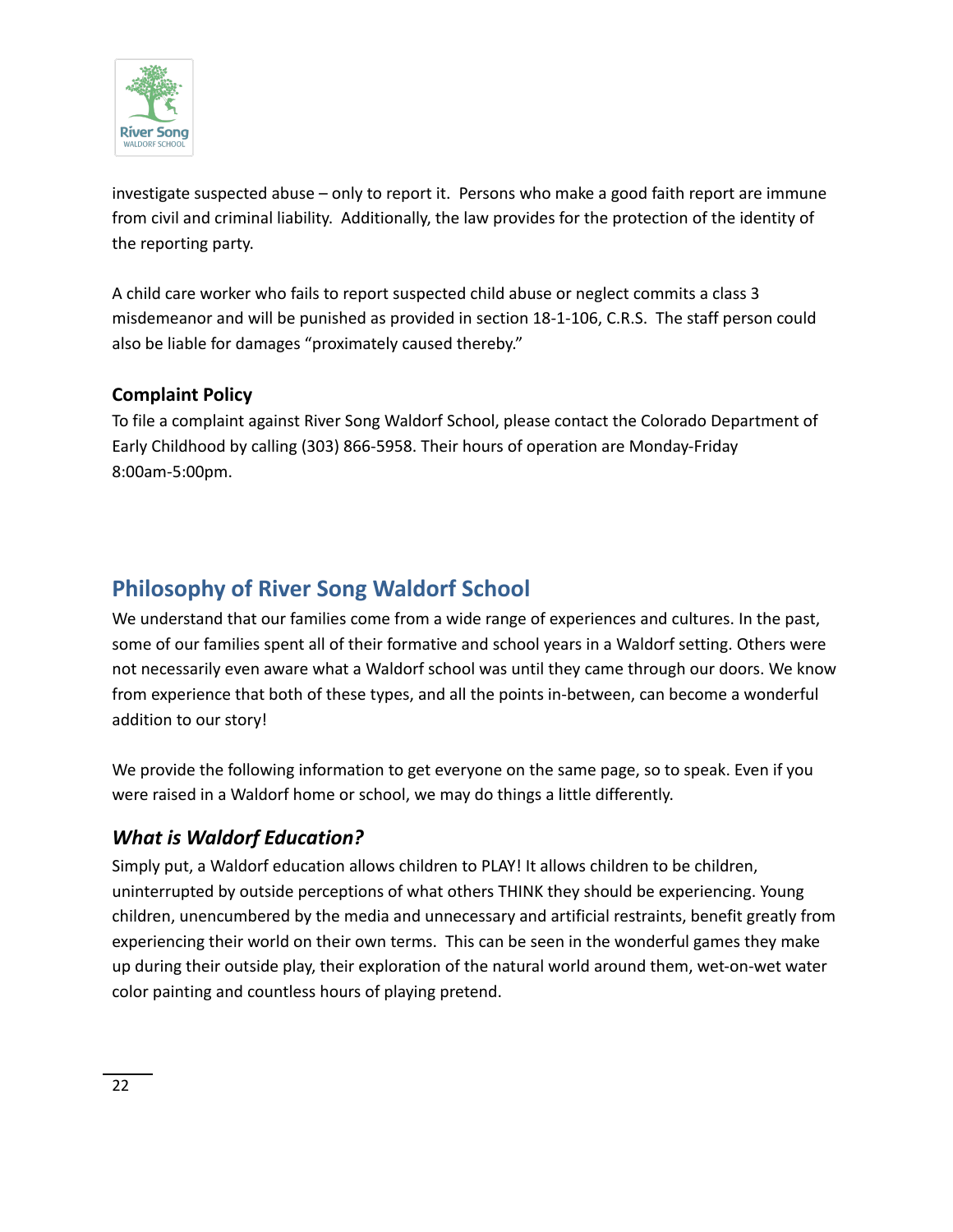

This is not to say that they are allowed to do whatever they want, whenever they want. Adults are there to guide them from activity to activity, without unduly tearing them away from the imaginary world they were just in. We strive to create a balance of in-breath activities (circle, snack, story, etc.) and out-breath activities (free play). Children are also supervised to make sure games are safe, while still allowing for some reasonable assessment of risk. For example: children are allowed to climb trees, but must show that they can get up and down from them without assistance, and may only climb to certain heights. Every opportunity is also given to help children learn to work things out for themselves in a safe, social environment.

Adults act primarily as buffers to the outside world for the children without stepping too directly into their games. When a child is hurt or is hurting someone, the teacher is there. However, they are not stepping in and telling the children, "This is the way you must play the game. " It is a lovely balance that is of great benefit to both the children and the adults in their lives!

Welcome to the world of Waldorf!

# *What Your Child Needs For School*

# *Please label child's name on all items!*

- 1) Lunchbox with a cloth napkin and any utensils. Please refrain from media-inspired lunch boxes. We do ask that food with lots of added sugar be saved for home.
- 2) Inside shoes/slippers: flexible-soled, secured on foot.
- 3) Weather appropriate clothing, free of television/media/movie characters. LAYERS!
- 4) Sunhat and winter hat weather dependent.
- 5) Two weather appropriate and complete changes of clothes, including socks and undergarments. Great to put in plastic baggie or other bag labeled with your child's name.
- 6) Nap/rest items (for full-day children) including crib-sized fitted sheet, **small** pillow (please refrain from bringing full size pillows as storage is at a minimum), small blanket, and soft toy, if desired (non-noise making, please).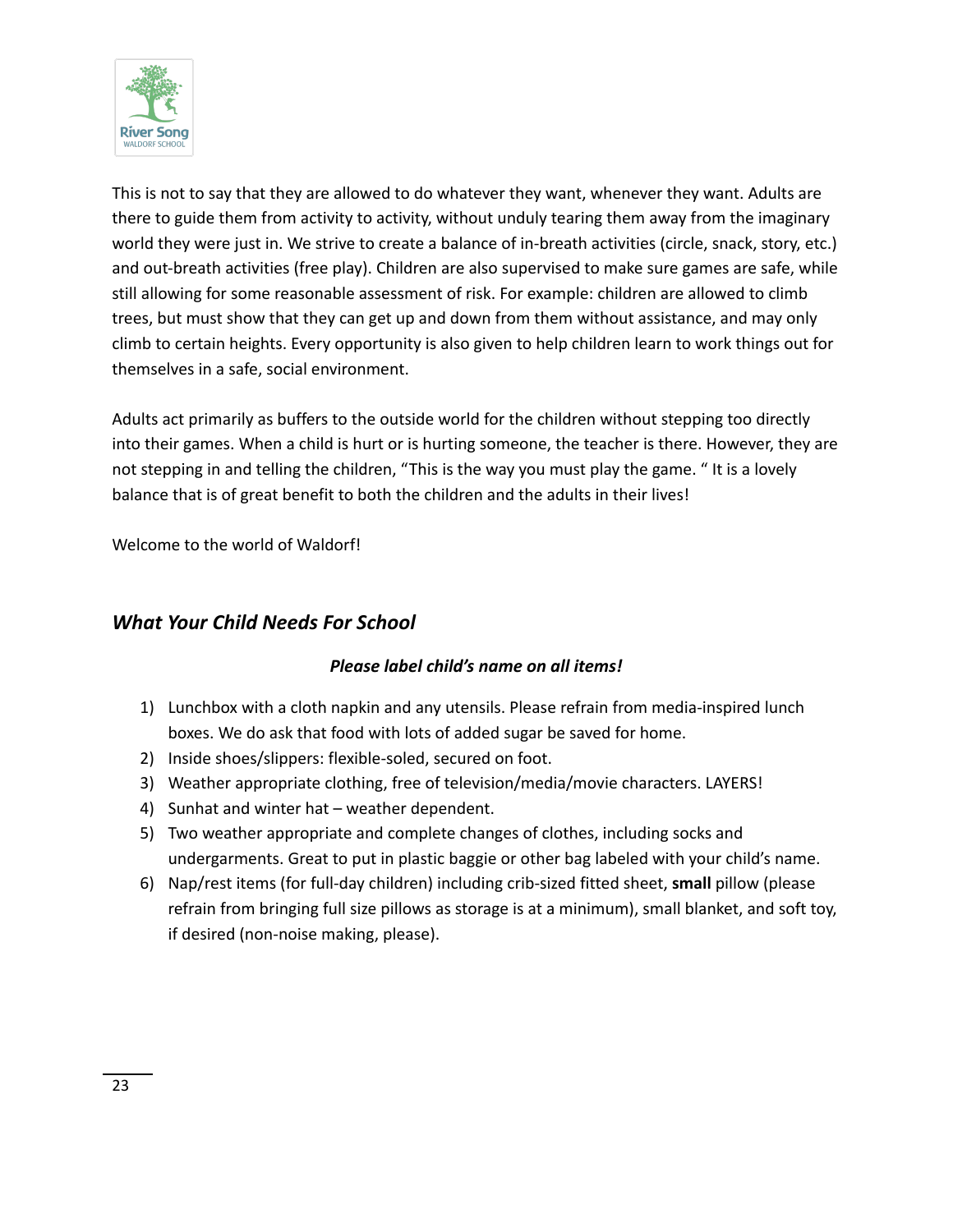

# **Toys from Home**

We ask families to please allow children to play with the toys we provide at school and to leave personal toys at home. In our classrooms we try to provide play items that engage the child's imagination and provide them with the opportunity for healthy group play. Classroom items are also more neutral in the arena of possession, i.e. they belong to us all, whereas toys from home are not as neutral. If your child does bring toys from home for naptime, we will ask that they be put with the naptime items. Special items may be brought to the classroom for sharing with others during specified times during the day/week (please ask your child's teacher when their 'share day' may be).

# **Chalk Boards, Parent Pockets, Newsletter, Web Site**

We communicate information to families in a number of ways:

- 1) *House Keeping Notes* is our monthly newsletter, which contains current information, requests for help and fun tidbits about your child's activities at school. It is distributed via e-mail.
- 2) Reminders and emergency notices are also distributed via email
- 3) Emergency notices will also be completed via phone
- 4) Teachers will email class-specific newsletters on a monthly basis.
- 5) We post notices of upcoming events in the entryway at school
- 6) A school directory (student and family names and phone numbers) is published at the beginning of every year and is will be distributed via email
- 7) Our website is [www.riversongwaldorf.org](http://www.riversongwaldorf.org)

# **Parent Evenings**

Dates and times of Parent Evenings are listed on the school calendar. These evenings are an important time to learn about the school, your child's class, why we do what we do, and for helping us come together as partners in your child's life. **Attendance is strongly encouraged!**

# **Festivals and Seasonal Gatherings** (These may look different this year due to COVID)

Celebrations are an important part of the young child's life. They bring a sense of the rhythms of the year, a connectedness with others, and a sense of wonder and excitement. We have many celebrations throughout the school year that go along with the seasons and holidays.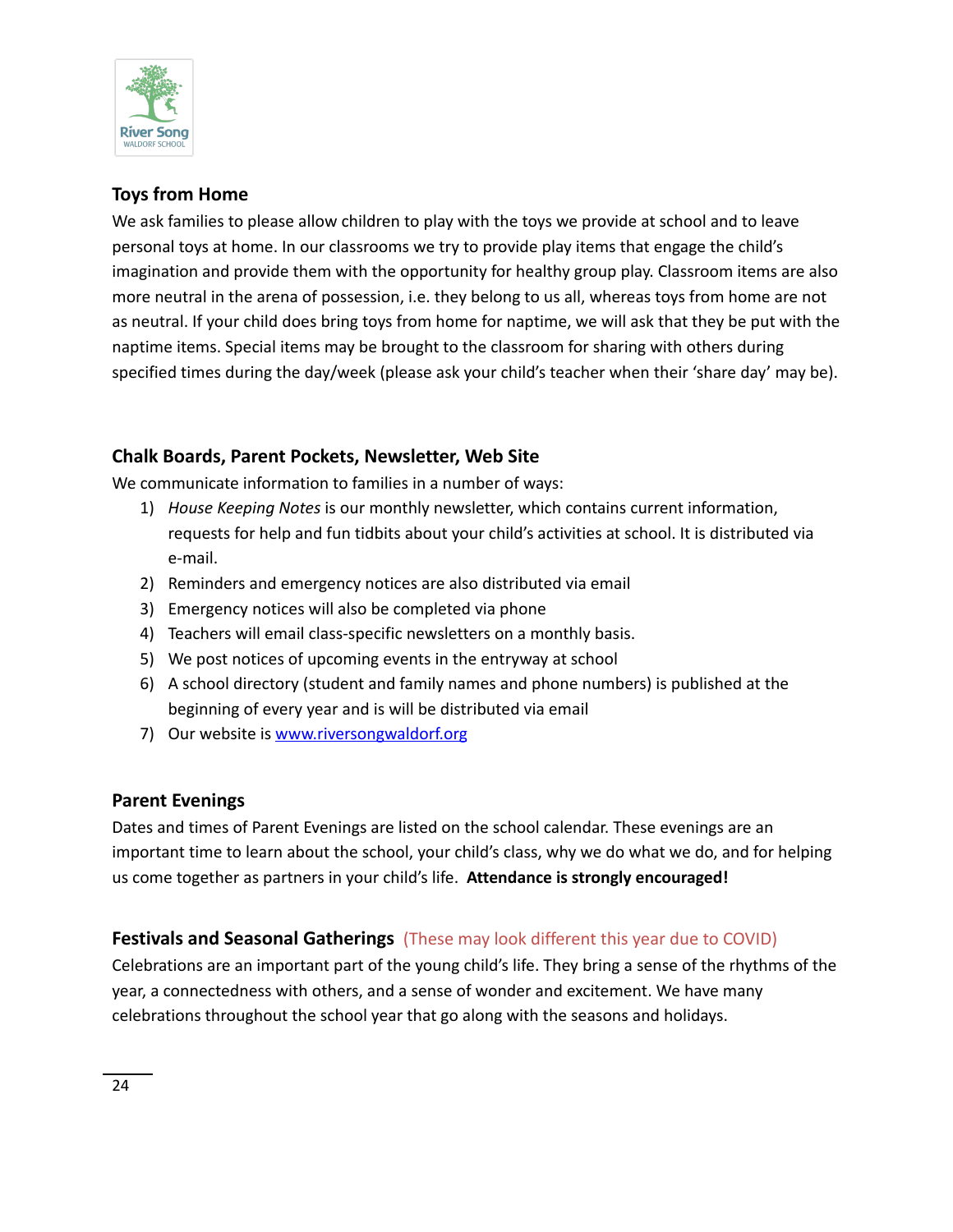

- 1) **Welcome Back Family Potluck:** We come together as a community to welcome new families, celebrate the bountiful season of harvest and enjoy each other's company.
- 2) **Lantern Walk/Martinmas:** A celebration with handmade lanterns and a candlelit walk bringing our inner light into the darkness.
- 3) **Winter Faire:** A community event of crafts, good food, and fun!
- 4) **Spiral Garden:** A peaceful walk around the advent spiral
- 5) **Hanukkah**: Singing songs, and making Latkes for snack time (in-class)
- 6) **Valentine's Day:** Sharing friendship with handmade valentines (in-class)
- 7) **Carnival:** Coming to school in pajamas for a special day of eating pancakes and carnival games (in-class)
- 8) **Spring Faire:** A community day of crafts, maypole dancing, picnicking, and celebrating spring!

#### **Parents in the classroom**

Volunteers are utilized in specific classes as needed. Parents and college students are the main source for these volunteers, serving in various capacities. Volunteers must be briefed on River Song Waldorf School philosophy, policies, and procedures. Substitutes are always welcome! See the Director to get information about being on the "sub list".

#### **Fundraising**

Fundraising efforts are a vital part of RSWS existence! Your tuition dollars pay our marvelous staff and keep the healthy food coming, while also ensuring that the doors open and the plumbing works. However, there is always a need for extras, such as teacher trainings, new swings and garden plants. We rely on parent and alumni support to help run our fundraising events and participate in our annual giving campaigns. Board members, teachers and staff welcome any contributions you would like to make at any time during the year. (See attachment on what fundraising at River Song looks like)

# **Three Basics for a Happy School Experience**

#### *Well Fed:*

Please try to have your child eat a good, healthy breakfast before school. The children expend so much energy at school and need a satisfied tummy to make the morning a happy time. Please let us know if your child has not eaten, and perhaps send something simple that they could eat on the way to school or during free play.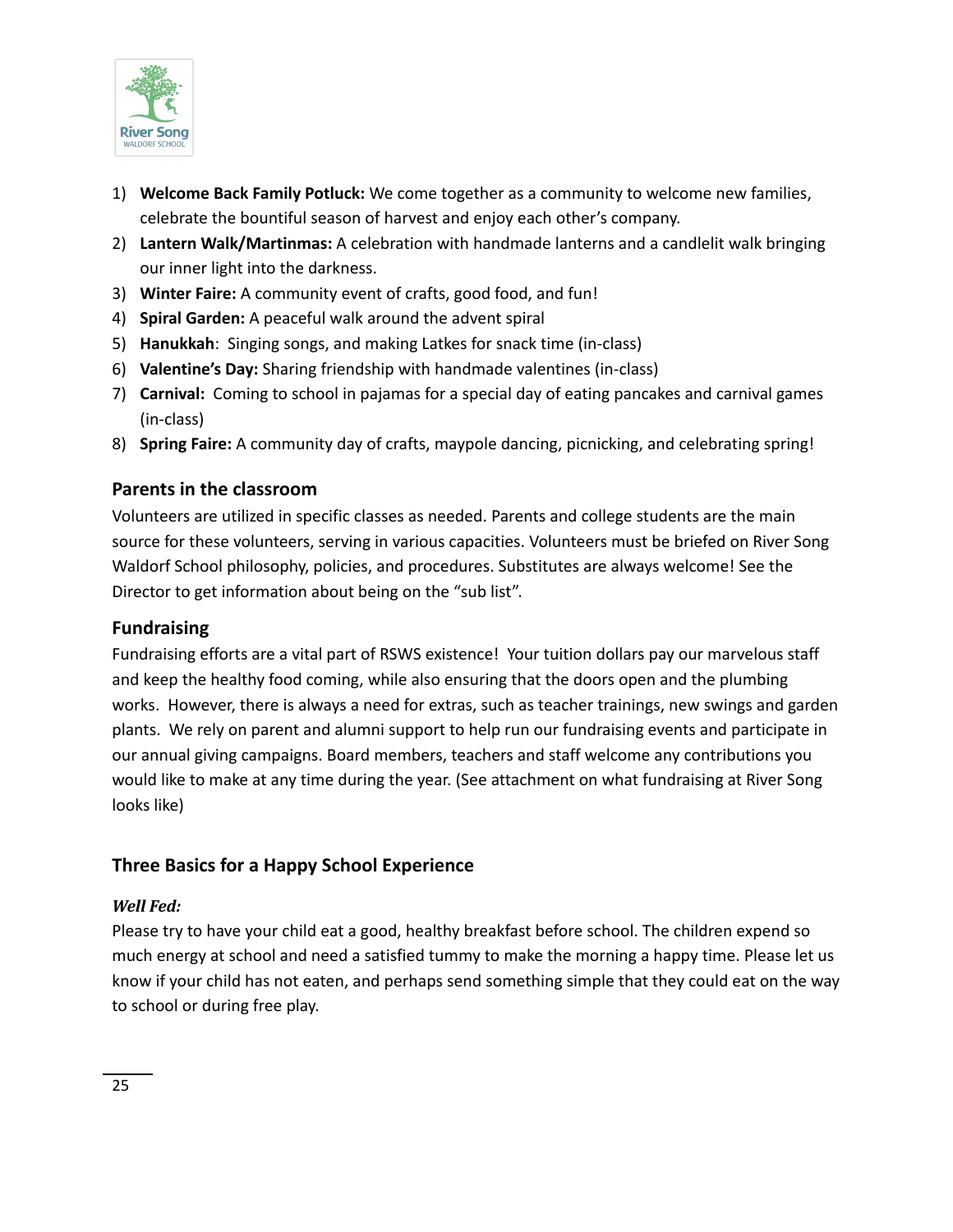

#### *Well Rested:*

With the lazy days of summer still lingering within us, it can be difficult to establish a rhythmical bedtime for our children. However, it is so important that your child get enough rest during the night. An earlier bedtime goes a long way to ensuring that your child will have the energy and enthusiasm to be at school and will help them be up early enough to be hungry for breakfast.

#### *Well Clothed:*

Send your child to school in sturdy, comfortable play clothing. We are outside every morning for a minimum of 45-50 minutes, except during extremely inclement weather, so please dress your child (or provide additional clothing) with this in mind. During the winter if they aren't wearing snow pants (only when snow is not present) we require them to have two layers on their legs. Long underwear under their pants or skirt can really help insulate.

We play hard at River Song! We get wet, muddy, and have so much fun! Please take this into consideration when dressing your child. Any clothes you don't want dirty should not be worn to school!

Appropriate footwear is a must. Comfortable, sturdy shoes that coincide with the weather (warm boots in wet, snowy weather) are required. We do ask that flip flops not be worn to school during the summer months. Tights and undershirts are highly recommended during the cooler months. Jackets and sweaters as well as warm hats will be needed on cooler days and full snow gear will be the norm during the snowy, colder months.

# **Request regarding Media Exposure**

We request that your child's exposure to television, movies, computers, and the like be minimal, if at all. We understand the impact and magnitude of this request for some families, but feel very strongly as to the benefits of it. As we go through the year together, we will explore ideas to help us all with this.

**WHY?** Here at River Song Waldorf School, we wish to foster and allow that which is within the child and which will become the basis for later creative thinking and academic learning to emerge, namely their imagination and imitative abilities. These are very powerful and beautiful abilities of the young child. Yet these abilities become distorted and colored by exposure to the powerful influences of our technological, media-saturated world. When they are exposed to these things at such a young age, their imagination becomes what someone else imagined and their imitative play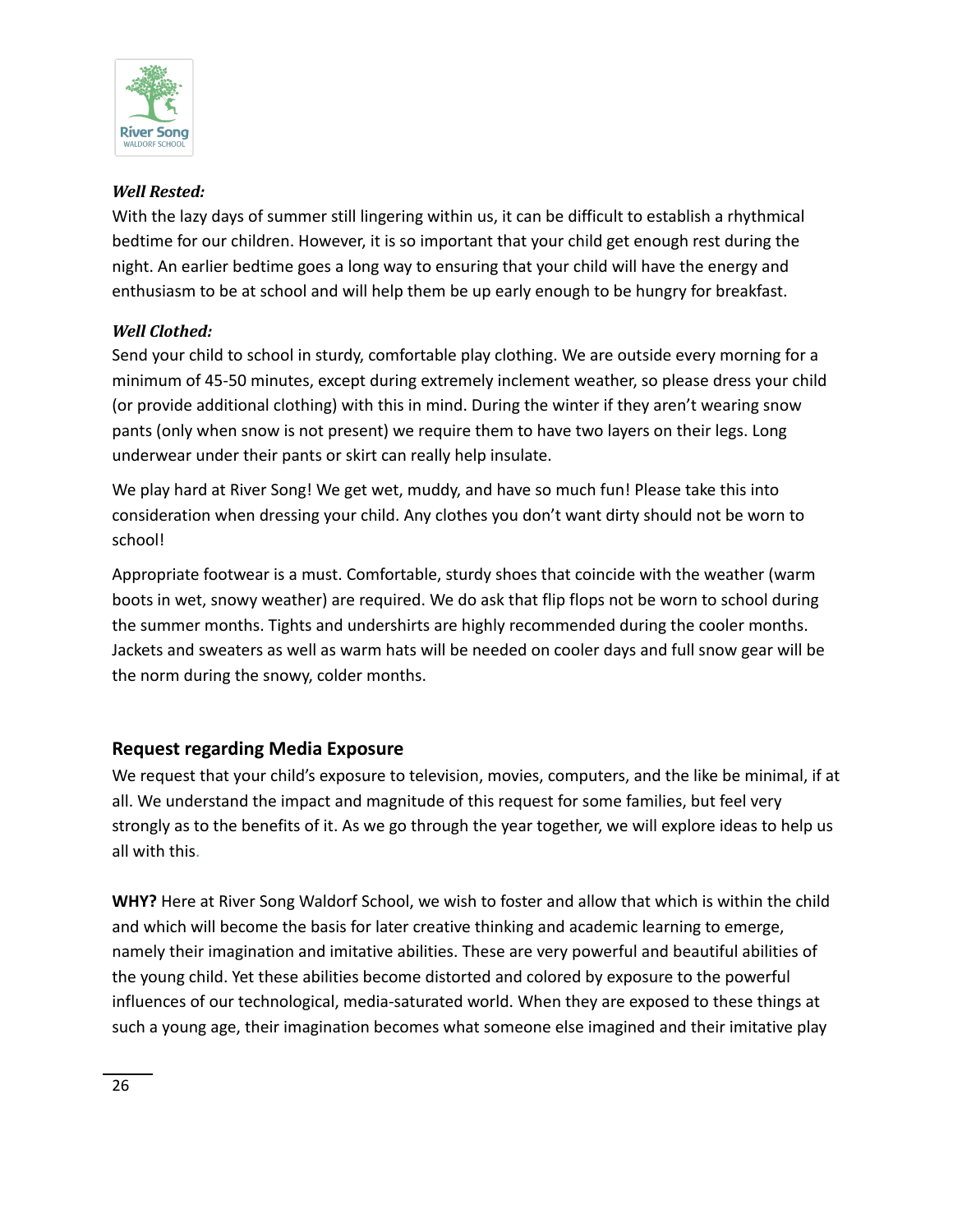

is a reflection of something often extreme and removed from what the adults and others that love them offer them to imitate.

# *Curriculum*

The focus of the River Song Waldorf School curriculum is to:

Nurture the imagination and wonder Spark a love of learning and a sense of pride in accomplishment Provide an environment free of the unhealthy and unnecessary pressures from teachers to sit for long periods and memorize abstract information too early, and pressure from peers to reenact behaviors from television Lay the groundwork for formal academic learning later on Strong focus on social-emotional development

# **Curriculum Activities**

The major curriculum activities include:

Free play indoors and outdoors Exposure to nature Circle time Exploration of fairy tales Painting & other seasonal crafts Baking and food preparation Handwork (modeling with beeswax and clay, sanding wood, sewing) Celebration of seasonal activities Guidance

# **Expected behavior for all students**

Respectful conduct towards teachers and others. Willing participation and following of instructions. Respect and protect school and personal property.

# **Discipline**

In our early childhood setting, we strive to hold the balance between freedom of movement and loving kindness for the children, and holding firm and loving boundaries that allow all to feel safe and secure. There are some behaviors that require little more than a singing request for "walking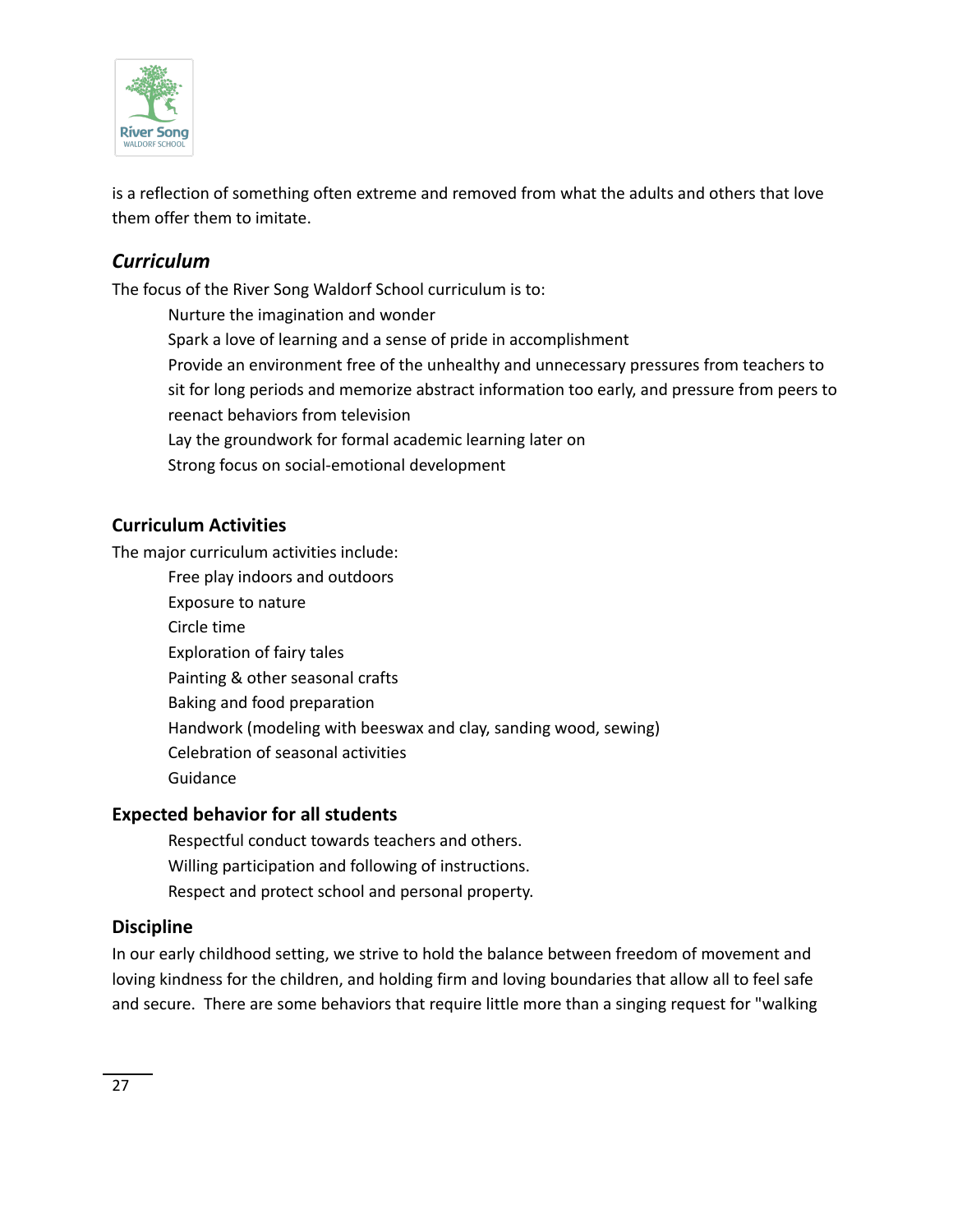

feet inside". If the child does not slow down, we may physically touch the child gently and remind them that we walk indoors, and they may go outside to run.

We always try to remind them of the right behavior before we talk about alternatives or give consequences. Another example is "we use our best manners at the table", if a child is playing with their food. If that does not work, we will go to their chair and gently remind them with a whisper in their ear that they need to use their water for drinking, for example. If the child does not respond to cues, we may take the glass away briefly, if they continue to play with it. "I will give this back when you are ready to drink out of it instead of..."

We are here to help the children to remember, or learn for the first time, ways to be respectful, helpful, and kind to others around them. Good communication is key, and it is a skill that we as adults are still working on, too. It is important that we help a child communicate his or her feelings of frustration when a child had taken a toy away or done some harm emotionally. They need to communicate, "It hurt my feelings when you said you would never give me a turn on the swing". The adult can also help communicate this for the child that is too upset to speak. It is important for both the child who is hurting and the child who hurt someone to hear good communication happening and ways to prevent it from happening again. "Johnny, Mary is so upset. She tells me that you said you won't ever get off the swing to give her a turn. Is that true?" (Give the child the benefit of the doubt...often the hurting child has misunderstood). We give both children our sympathy and listening, and maintain full attention to the situation in the hopes of truly understanding what communications skills broke down and how we can help.

# **Child Review Policy**

When significant concerns are raised by teachers, staff, or parents regarding an individual child who is expressing difficult behaviors and/or having a difficult time following the rhythm of the class, a Review Process will be started. If there is a child who is repeatedly challenging our behavioral expectations and does not seem to respond to offered solutions, teachers will begin a Child Review procedure. The parents, the teachers, and director meet regularly to review options for the child and the family. The goal is to determine how to best meet this child and help them overcome any difficulties they are having. This process may lead to dismissal from the program if other children are being hurt or consistently upset by a child's behaviors. The lead teachers strive to maintain excellent communication with the parents and will help problem solve with all involved. This review process may also include local child mental health specialists or other recommendations, as appropriate. Dismissal from our program may also take place if the plan put in place is not followed by the family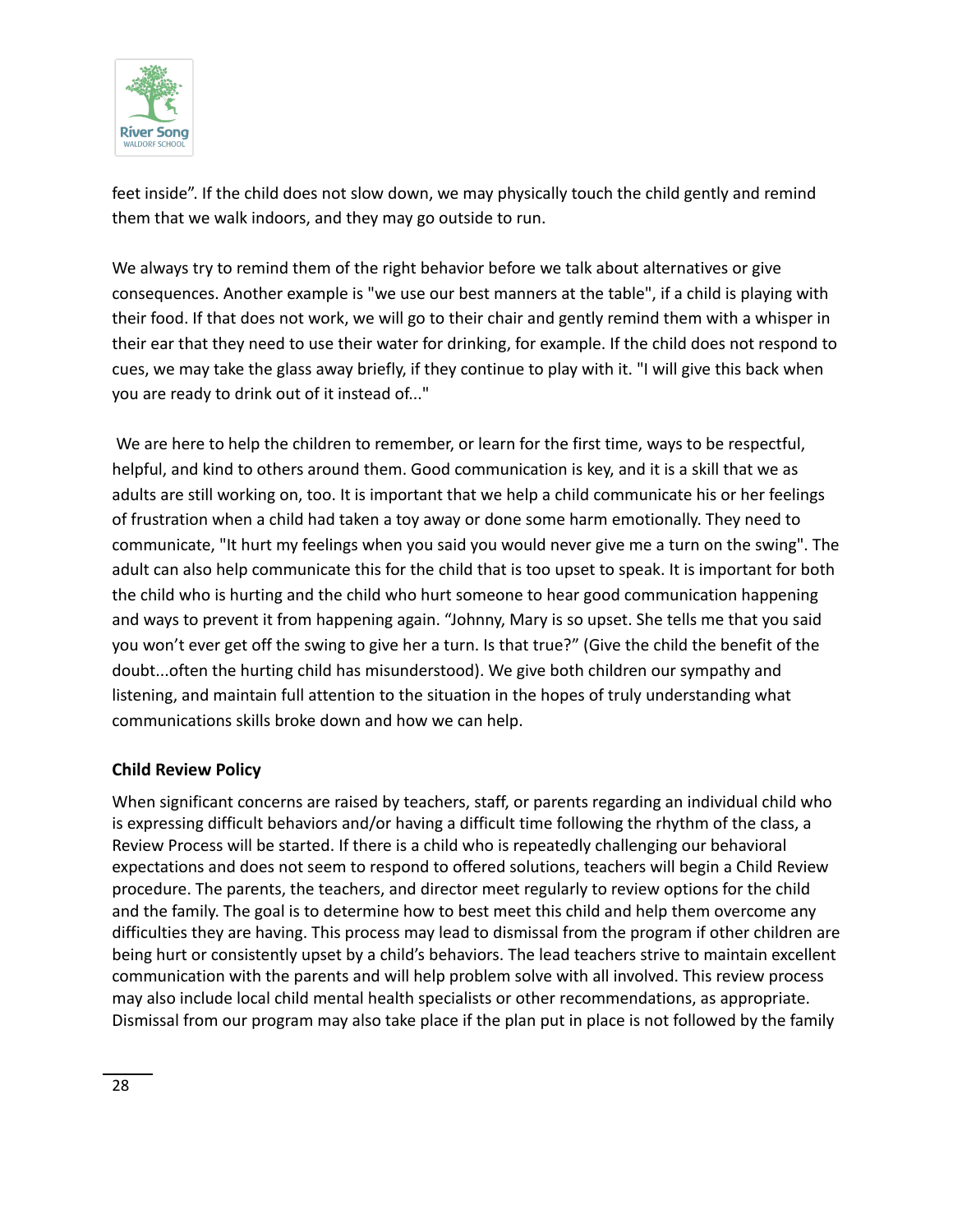

and the behaviors continue.

#### *Dangerous or Violent Situations*

There are times when a child will do something dangerous or violent. First, we must attend to the child who is acting out, and ask for help from another adult for the other child if he or she has hurt someone. The next thing we must do is to calm and reassure the child that all will be OK. If you have ever done something terrible or dangerous, you may remember feeling out of control, scared, anxious, etc. Let the child feel safe before asking the all-important question, "What happened?" What happened? is a great open ended question. It gives the child the opportunity to tell you what they experienced. It may often tell you a great deal about what led up to the incident, and lead to further discussion about where things went off track.

Once you find out the whole story, most often the child who acted out was feeling threatened or out of control of his/her surroundings, unable to communicate their needs, etc. A therapeutic approach to reintegrating them in to play is to make sure they have talked it out, give them skills for next time, and stay close to them for a while, getting them involved in what you are doing or taking an interest in what they would like to play next. Often a check-in needs to happen (see thoughts on saying "I'm sorry" below), and all need to feel safe and calm before returning to play. Punishment is not usually necessary, unless the act was repeated, terribly unsafe (we never throw shovels. Please sit down and cool off. You may take a break from playing with shovels for a while.), or harmful to an innocent person. If that is the case, we will have them sit out of play, with an adult, to observe how other children are playing cooperatively. They may also need to hold our 'kindness balls'. In the event that there is repeated behavior that is harmful, i.e. breaks the skin/bruises, the lead teacher may ask the family to support the safety of others by keeping them home for the day.

#### *Saying "I'm Sorry".*

Saying "sorry" often glosses over the real problems at hand. It is important for children to hear what "I'm sorry" really means and when it is used appropriately. While we do want children to express their regrets if they have hurt someone else, we want them to be sincere in their communication. Therefore, we do not send Jane off to say "I'm sorry" to Jack. We may say, as the adult, "Oh Jack, I am so sorry that happened to you. Jane, why don't we see how we can make Jack feel better." Then we watch them and reinforce good habits and manners around taking turns. Making a child say "I'm sorry", especially if they are not sorry, will lead to a bad habit of insincere communication and